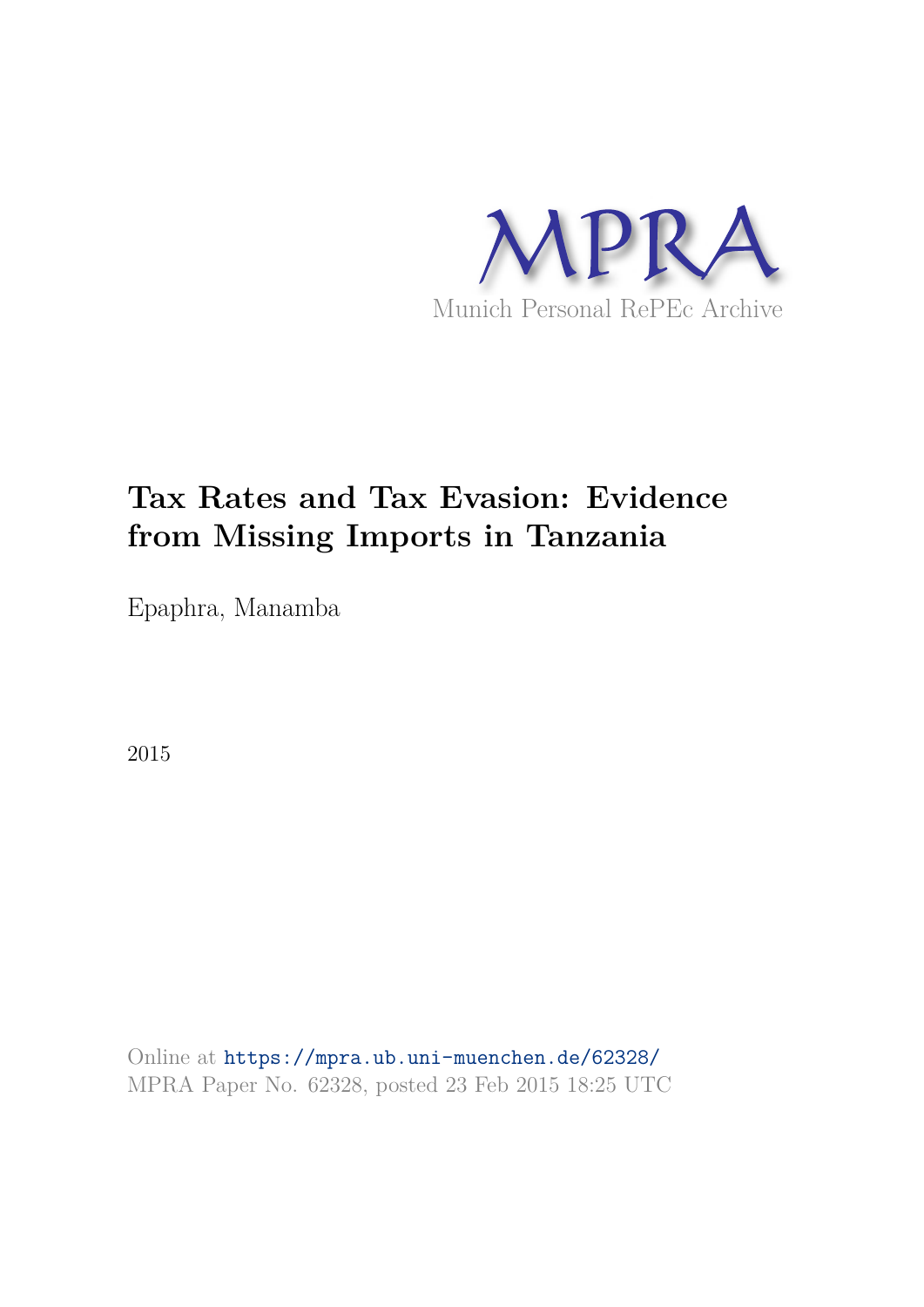# **Tax Rates and Tax Evasion: Evidence from Missing Imports in Tanzania**

Manamba Epaphra\*

Institute of Accountancy Arusha P.O. Box 2798, Arusha, Tanzania

emanamba@iaa.ac.tz or malugu\_007@yahoo.com

### **Abstract**

l

Tax evasion is the basic characteristic of many developing countries. *De facto* tax collections are consequently far below revenue implied by published or *de jure* tax rates. This paper empirically examines tax rates (tariff plus VAT rates) as the determinants of customs revenue evasion across products, based on a systematic analysis of discrepancies in trade declarations for trading partners, United Republic of Tanzania, Republic of South Africa and China. The results indicate that trade gap is highly correlated with tax rates, that is, much more value is lost for products with higher tax rates. The results also show that the trade gap is correlated with tax rates on closely related products from Republic of South Africa, implying that evasion takes place through misclassification of imports from higher-taxed categories to lower-taxed ones. However, there is no evidence of misclassification of imports from China. The wide divergences between the effective and statutory tax rates in Tanzanian tax system indicate that there is a scope for raising tax revenue without increasing tax rates by reinforcing tax and customs administrations and reducing tax evasion.

**Keywords:** tax evasion, imports, tariff rate, and import VAT **JEL: H20, H26** 

<sup>\*</sup> The author thanks Prof. Michael O. Ndanshau for his useful comments.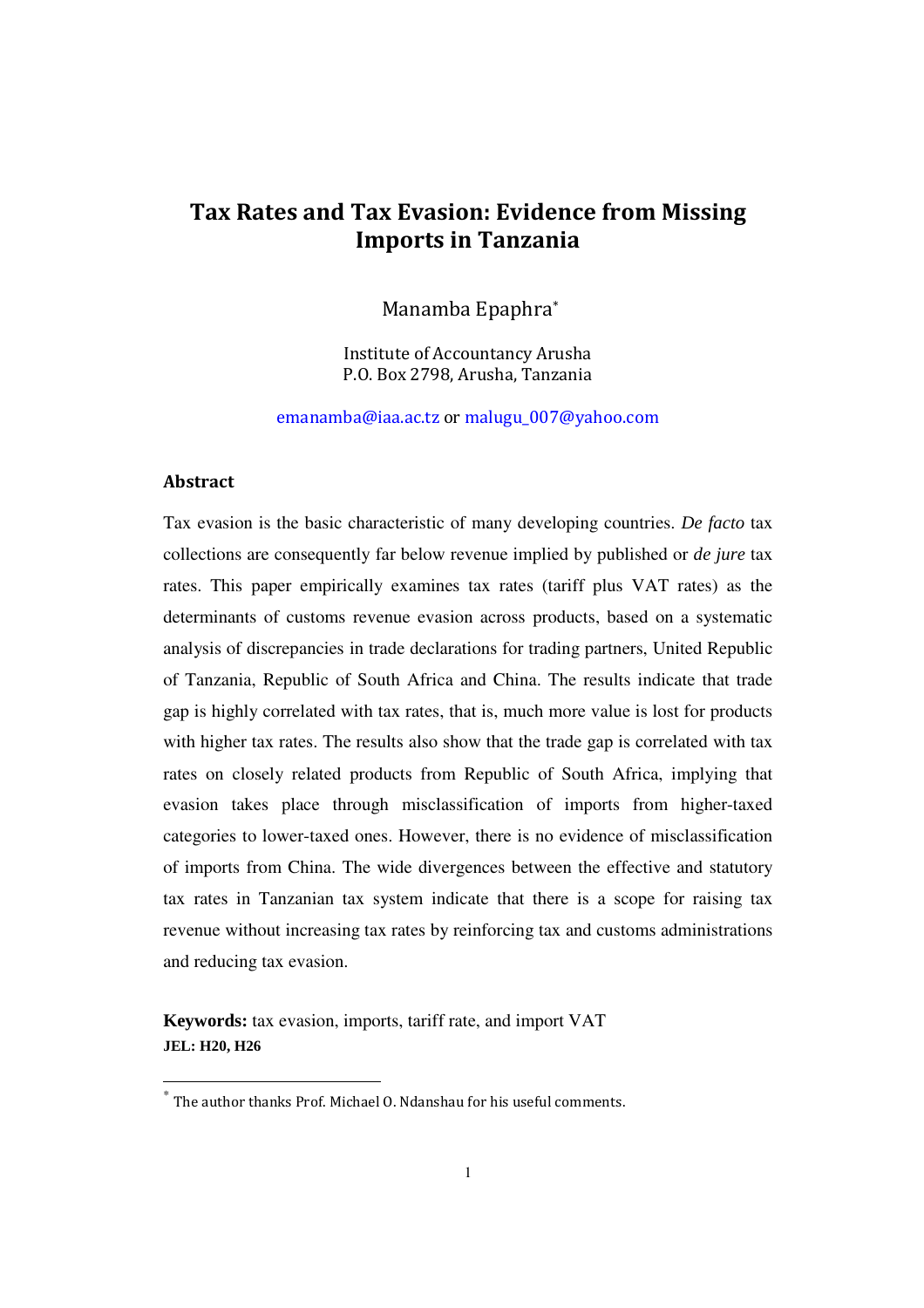# **1. Introduction**

l

Underground economies are considered to characterize most less developing countries (LDCs)(Johnson et al., 1997, 1998). According to Schneider and Enste (2000) during the 1994-1995 period, the underground economy in LDCs was 39 percent of GDP, compared to 35 percent of GDP in countries of the former Soviet Union, and 20.9 percent in Eastern Europe. On average, the size of the informal economy in Africa in 2010 was estimated at 40.3 percent of GDP (Schneider et. al, 2010). In Tanzania, the underground economy is estimated at 56.4 percent, a figure that is closely similar to 58.3 percent in Zimbabwe, and 55.2 percent in Nigeria (Figure 1.1).

The underground economy in Tanzania and most other LDCs is, among others, characterized by unreported and/or underreported legal activities (Johnson et al., 1997, 1998). The general accepted reason for existence and flourish of underreporting is to avoid high tax rates. The prohibitive high tax rates are argued to force firms to hide their activities in the "shadow". Other causes of unreported and/or underreported activities include predatory behaviour of government officials, escaping extortion by criminal gangs, and inadequacy of institutional environment or weak contract enforcement (Johnson et al., 1999).

The purpose of this paper is to examine the relationship between official tax rates and tariff evasion in Tanzania. The paper quantifies the effects of official tax rates on tariff evasion by examining the relationship in Tanzania between the tariff schedule and the evasion gap defined as the difference between exporting countries' reported exports to Tanzania at the product level and Tanzania's reported imports from exporting countries.† The paper provides a

<sup>†</sup> The paper considered South Africa, China, and UAE as major trading partners to Tanzania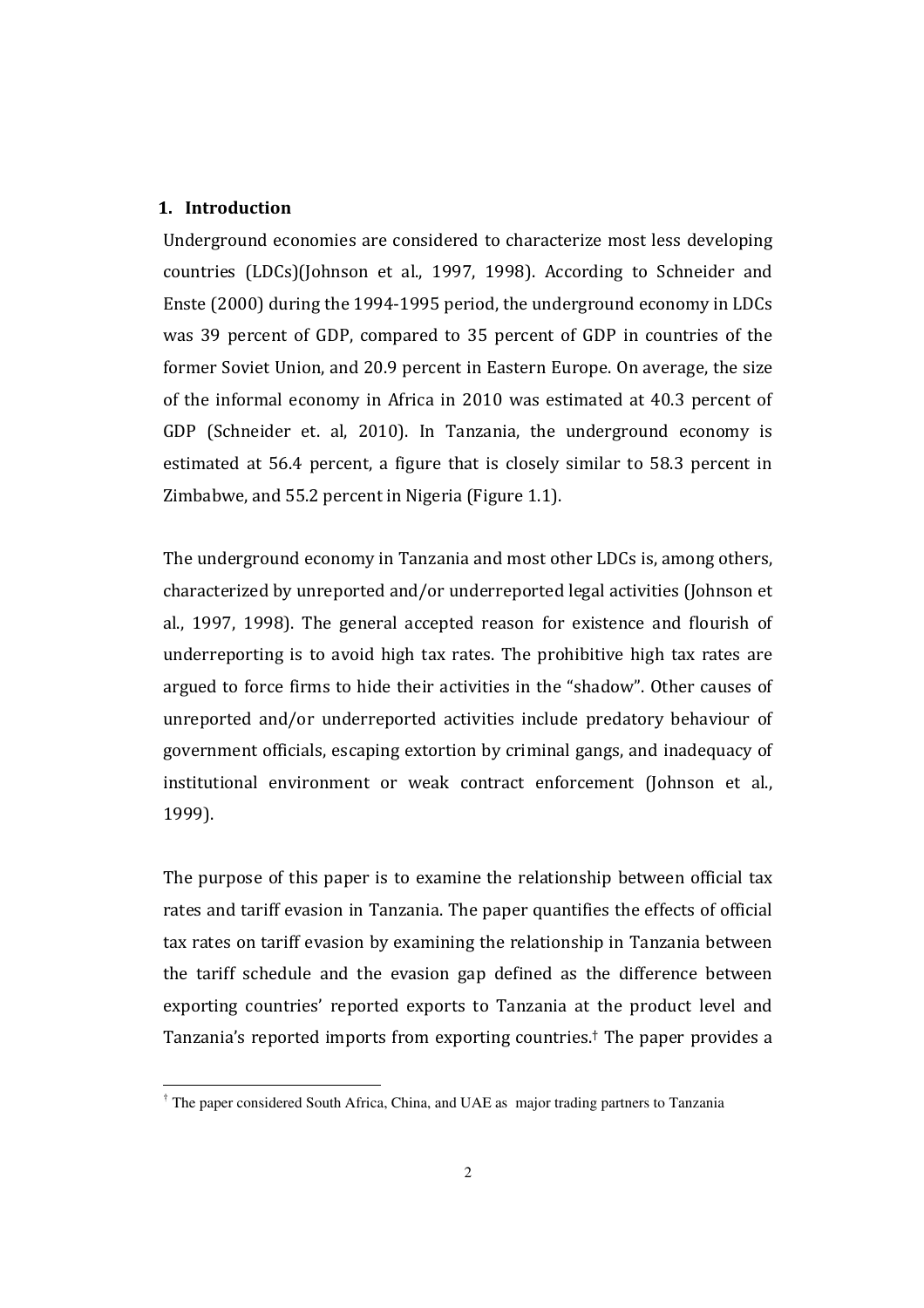

# **Figure 1.1: Shadow Economy in Africa (Percent of GDP), 2010 (Ranked by Total Tax Evaded)**

Notes: Data on the size of shadow economies came from a World Bank working paper; by Friedrich Schneider, Andreas Buehn and Claudio E. Montenegro. Published in July, 2010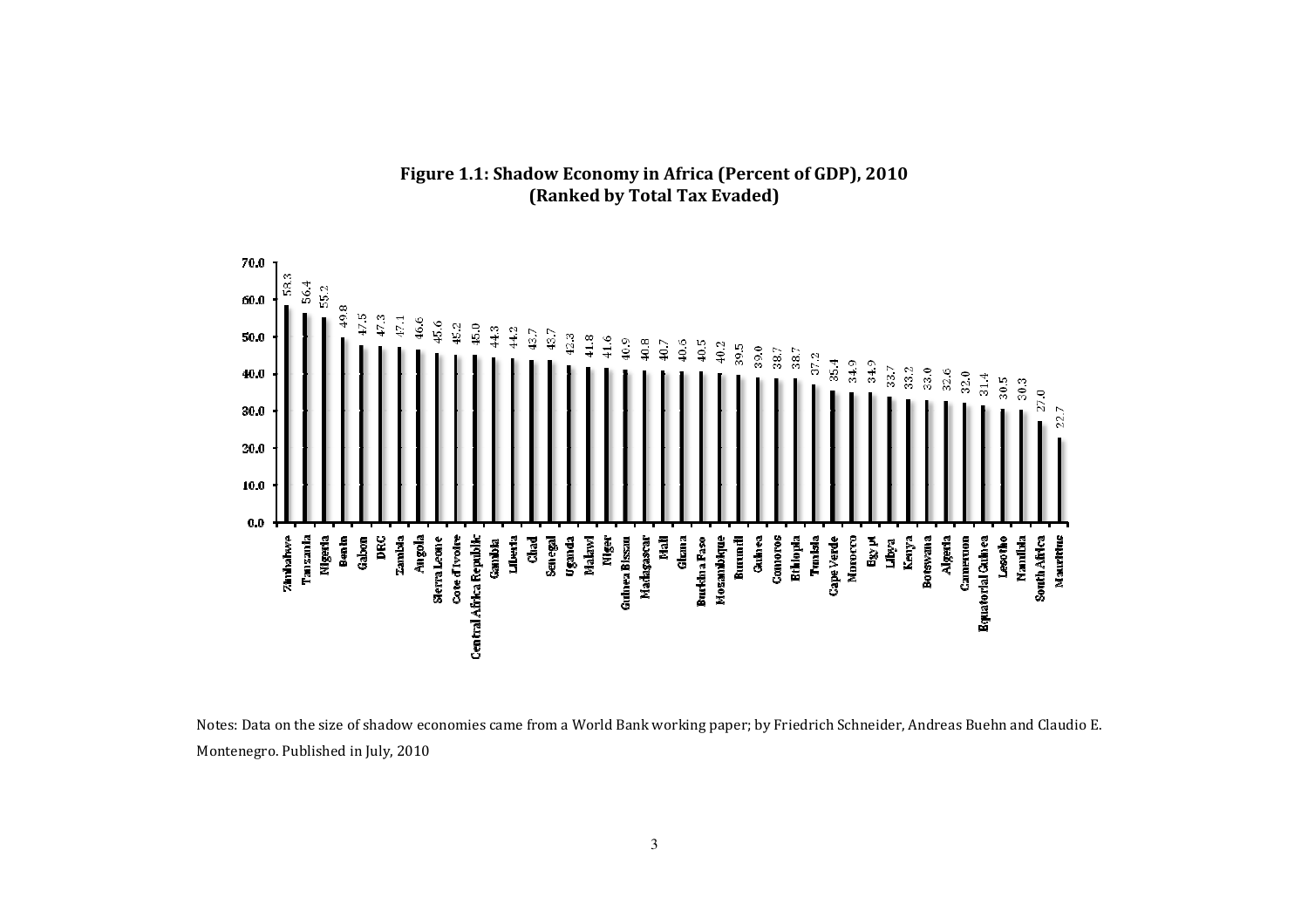framework for policy makers to know the significant relationship between tax rates and evasion in evaluation of alternative tax policies because tax rates are instruments that can be manipulated for policy goals and because that rate changes may have a substantial impact on evasion.

#### **2. Tax Rates, Undervaluation of Imports and Tax Effort**

It is widely recognized that one of the objectives of tax reforms is to improve the efficiency of the tax administration and hence reduce tax evasion. Although the empirical evidence is mixed it seems that tax reform measures in some developing countries have not helped to reduce tax evasion (Fjeldstad and Rakner, 2003). One important area where tax evasion has been reported to be a severe problem in sub-Saharan Africa (SSA) is customs duties (Levin and Widell, 2007). For example, study by Arndt and Tarp, 2003 on efficiency and equity gains from trade policy reforms in Mozambique shows that actual tariff revenue in 1997 was slightly less than 40 percent of the level projected by the *de jure tariff* rate and estimated import volume. A study by Mpango (1996) shows that the magnitude of deliberate aggregate under-invoicing of imports in Tanzania is about 20 percent induced by high scheduled tariff rates, vigorous exchange rate adjustment, low salaries and minimum incentives offered to the customs staff.

Moreover, the confederation of Tanzania industries (CTI) shows that the value of lost revenues from customs and sales tax due to misclassification and undervaluation of imported goods amounted to more than Tshs. 250 billion for the period between March 1993 and March 1994 (Osoro et al., 1999). Official statistics on reported revenue from customs duties also indicate substantial leakages. While the most prevalent official customs duties in the period 1993–2011 were between 6.6 and 18 percent, the reported duties as a percentage of official import value were between 4.5 and 11.6 per cent (Table 2.1). In the years 1993, 2006, and 2010 this figure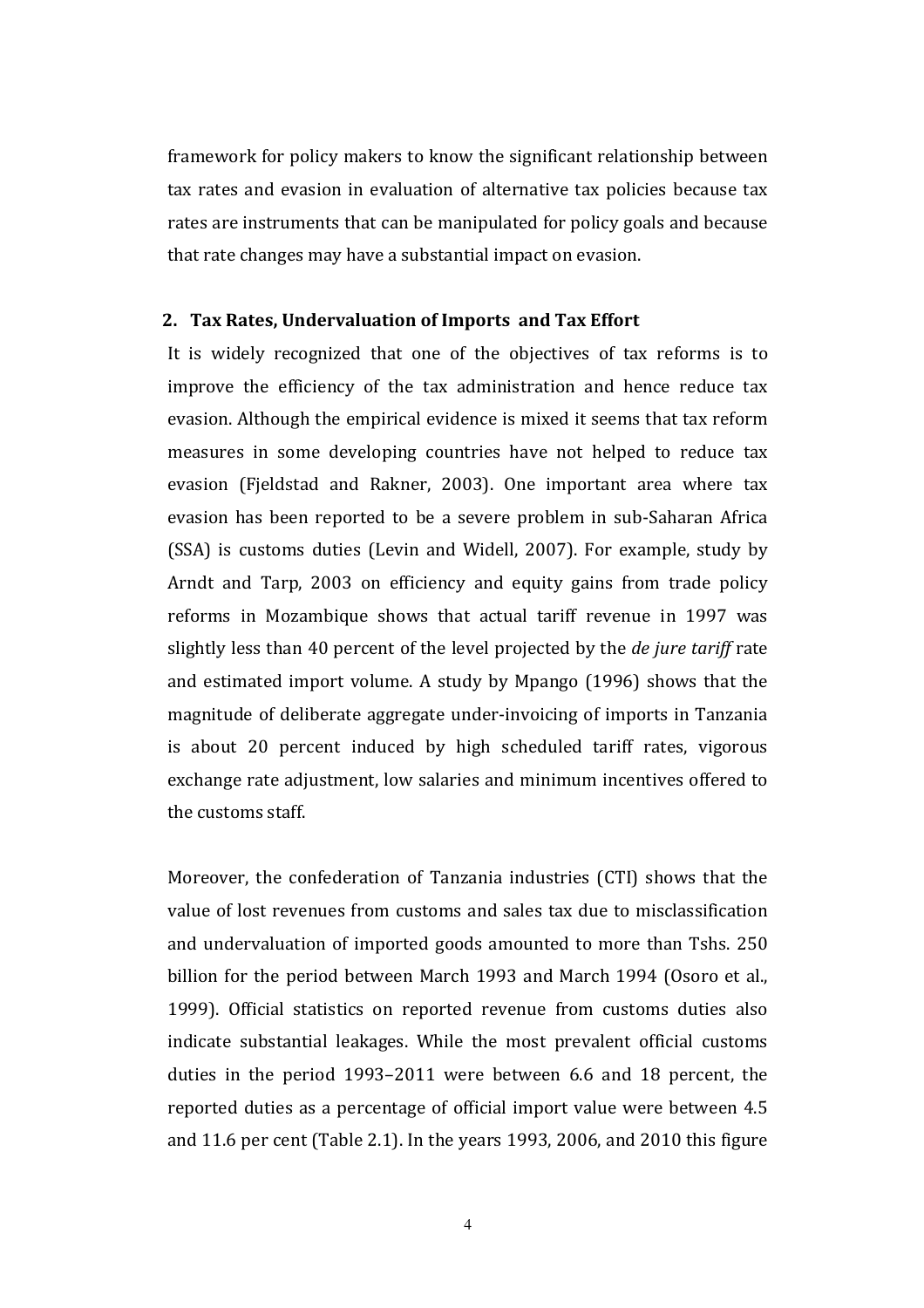fell below 5 per cent. A significant positive relationship between tax evasion and tariff rates is reported by many studies, and the argument has been that as tariff rates increase, the proportion of official rates that is actually collected falls.<sup>3</sup>

|      | <b>Statutory Tariff</b><br>Rate | Collected Tariff<br>Rate | Difference between<br>Statutory and<br><b>Collected Tariff rates</b> |
|------|---------------------------------|--------------------------|----------------------------------------------------------------------|
| 1993 | 15.6                            | 4.5                      | 11.1                                                                 |
| 1997 | 18.3                            | 9.7                      | 8.6                                                                  |
| 1998 | 18.3                            | 11.6                     | 6.7                                                                  |
| 2000 | 13.1                            | 8.3                      | 4.8                                                                  |
| 2001 | 12.4                            | 8.8                      | 3.6                                                                  |
| 2002 | 9.2                             | 6.6                      | 2.6                                                                  |
| 2003 | 8.2                             | 7.4                      | 0.8                                                                  |
| 2005 | 8.4                             | 6.6                      | 1.8                                                                  |
| 2006 | 7.2                             | 4.0                      | 3.2                                                                  |
| 2007 | 7.2                             | 5.2                      | 2.0                                                                  |
| 2008 | 10.9                            | 5.1                      | 5.8                                                                  |
| 2009 | 10.8                            | 5.1                      | 5.7                                                                  |
| 2010 | 8.2                             | 4.5                      | 3.7                                                                  |
| 2011 | 6.6                             | 5.0                      | 1.6                                                                  |
|      |                                 |                          |                                                                      |

**Table 2.1: Statutory Tariff Rates and Collected Tariff Rates, 1993-2011** 

**Sources***:* Based on data from the Tanzania Revenue Authority and Bank of Tanzania

The Government of Tanzania expected that reduced statutory rates would contribute to reduced tax evasion and therefore raise tax revenue; however, the wide divergences between the collected tariff rates and statutory tax rates in the Tanzanian tax system indicate that tax evasion is still an endemic problem, which appears to be substantial and widespread. A major problem in this respect is undervaluation of imported goods,

 $\overline{a}$ 

<sup>&</sup>lt;sup>3</sup> Ebrill, L., J. Stotsky, and R. Gropp (1999) and Pritchett, L., and G. Sethi (1994) define collected tariff rate as the ratio of import duties to the value of imports. The measure is based on how much tariff revenue is actually collected.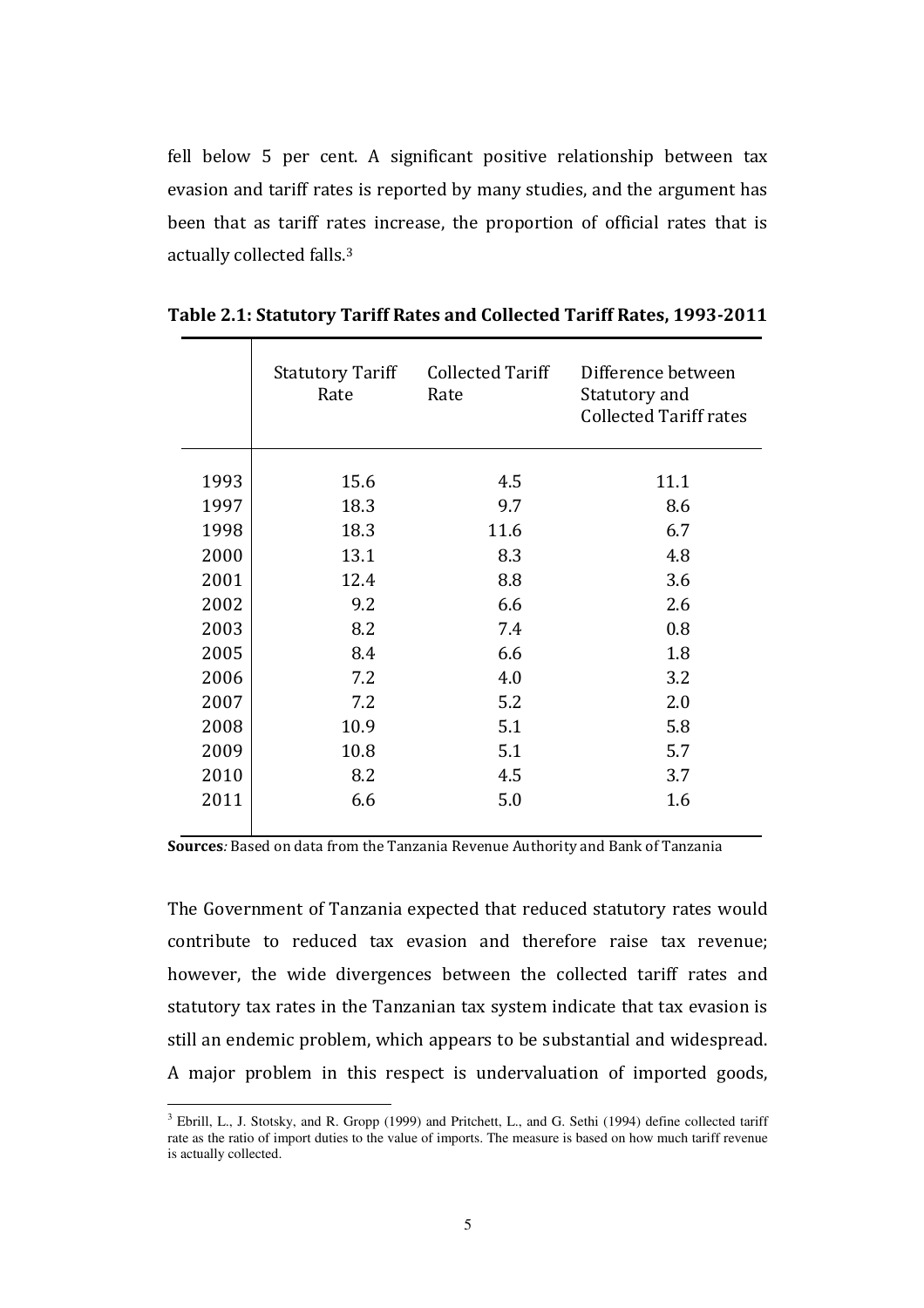which applies to most own-funds imports. This is due to the fact that the importer has access to foreign exchange without going through Bank of Tanzania records. Moreover, administrative constraints and corruption at entry points increase the problem of undervaluation of imported goods (Basu and Morrissey, 1993).

As Tanzania and other low-income countries rely on trade taxes as an important source of revenue, evasion of import duties has attracted a lot of attention from policy makers. Estimates of this missing revenue are almost invariably large enough to be of macroeconomic interest. An IMF's staff review of various countries' experiences finds that nearly half of the lowincome countries that cut their tariff rates due to trade liberalization, and suffered an associated revenue loss, recovered less than 70 percent of the lost revenue from other sources (IMF survey, 2005). This finding is consistent with the stylized fact that tax evasion and a large informal sector limit the amount of revenue government can rise from other sources (Acharya, 1985; de Soto, 1989; and Bearser et al., 2000).

Tanzania's tax effortcompares unfavourably to many other sub-Saharan African countries. Figure 2.1 shows that some countries collect as little as half of what they would be expected to, while others collect up to 2 to 3 times what they would be expected to. Twenty-four countries have a tax effort index (including resource-related tax revenues) higher than 1. Eighteen countries (out of 42 African countries) including Tanzania have indices lower than 1. A low tax effort ratio, below one, indicates that Tanzania is collecting less tax than predicted.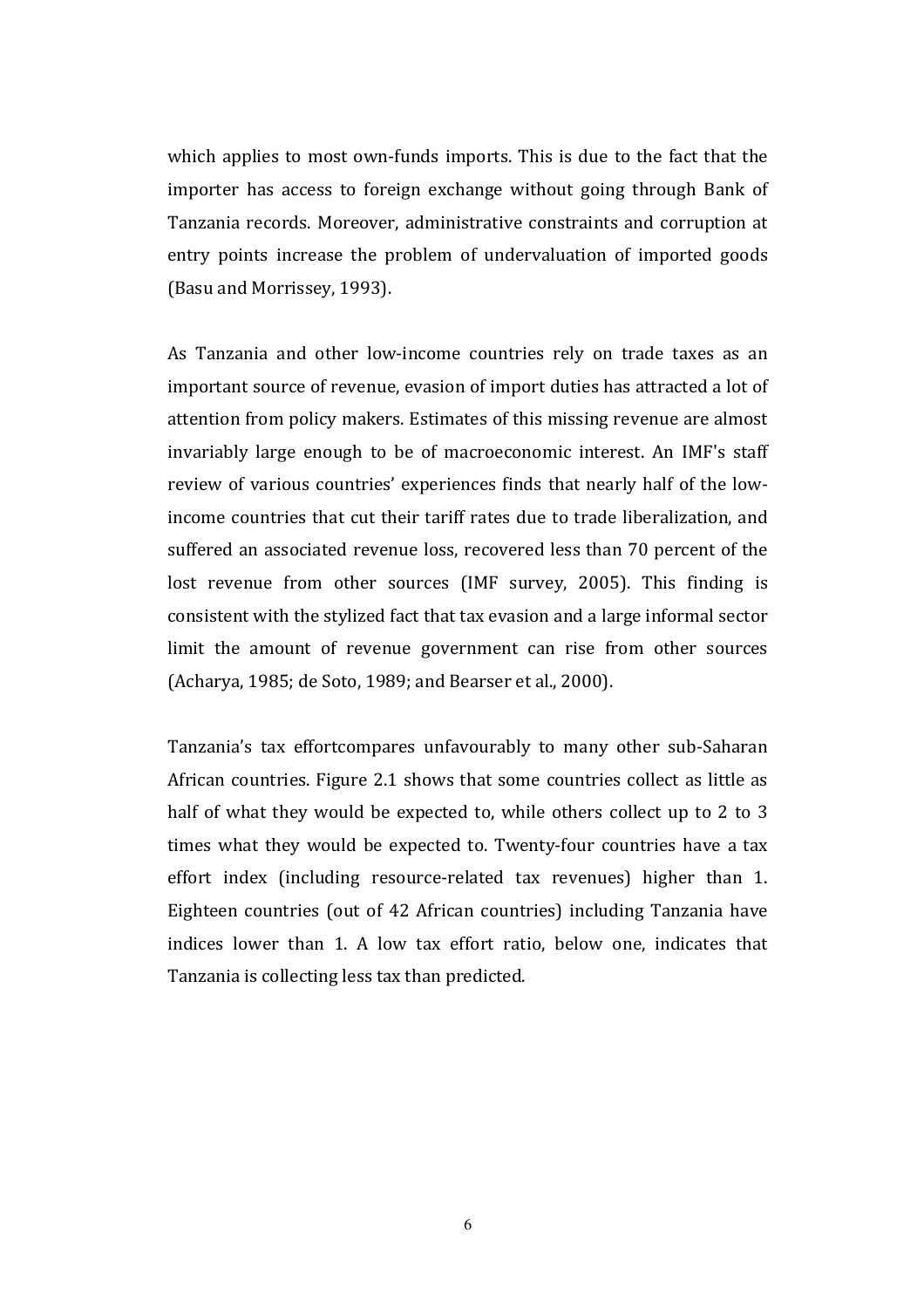

**Figure 2.1: Tax Effort across African Countries in 2007**



**Source:** AEO country surveys, 2010.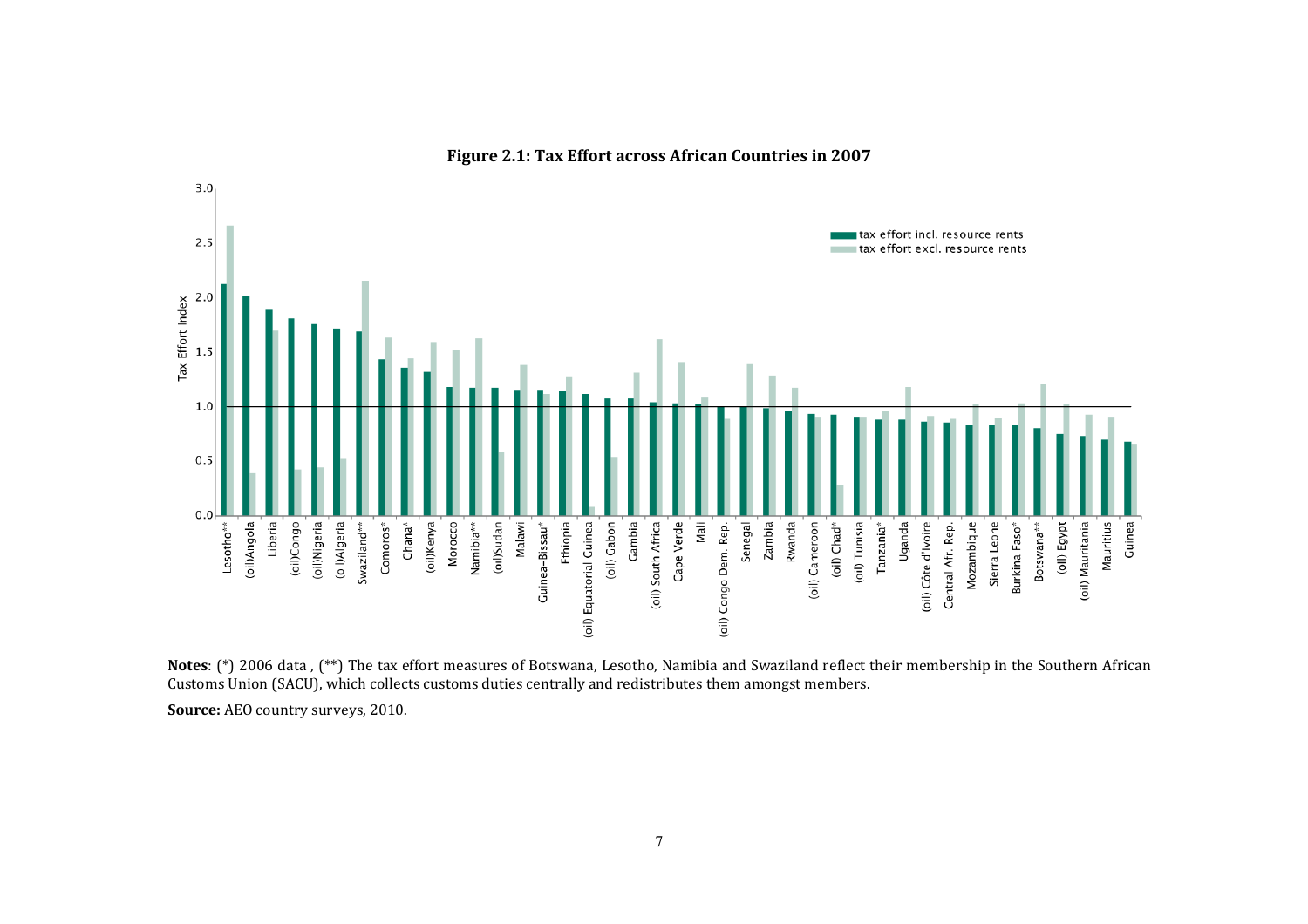The slow growth in the overall revenue in Tanzania has raised serious concerns over the years. The tax system fails to capture potential revenues from economic activities due to the size and fast growth of the informal sector. The economy of Tanzania is mainly characterized by low per capita income and based on subsistence agriculture, which is difficult to tax. The formal sector, which is generally easier to tax, is limited to some large scale farms producing agricultural products for export, minerals, and some large manufacturing enterprises such as for beer, non-alcoholic drinks, tobacco, and other commodities. However, to the extent that the formal sector buys from informal sector, this may also impair tax administration (Ebrill et al., 1997). The presence of large inefficient state-owned enterprises also limits revenue collection. At the same time sluggish private sector growth has not generated enough revenue to compensate for revenue loss from the shrinking parastatal sector (World Bank, 1996). In addition to poor tax structure, Tanzania's tax system is characterized by weak tax and customs administration such as weak management practices and weak law enforcement, which impair efforts to raise revenue (Osoro, 1995; Fjeldstad, 2002).

The value of revenue loss from customs and other sources due to smuggling and undervaluation of imported goods is widespread in Tanzania where tax structure is exceedingly complex and tax administrative is weak. For example, customs revenue loss in 1993-1994 amounted to 2.5 times higher than reported customs revenue (Fjeldstad, 2002). According to ESRF (1996), official import statistics underreport the value of imports by as much as 70 percent. Gray et al. (2001), estimate that the magnitude of evasion of import taxes alone averages 2.1 percent of GDP.

The potential gain from involvement in tax evasion could be considerable both for officials and taxpayers. Relatively high rates and a complex and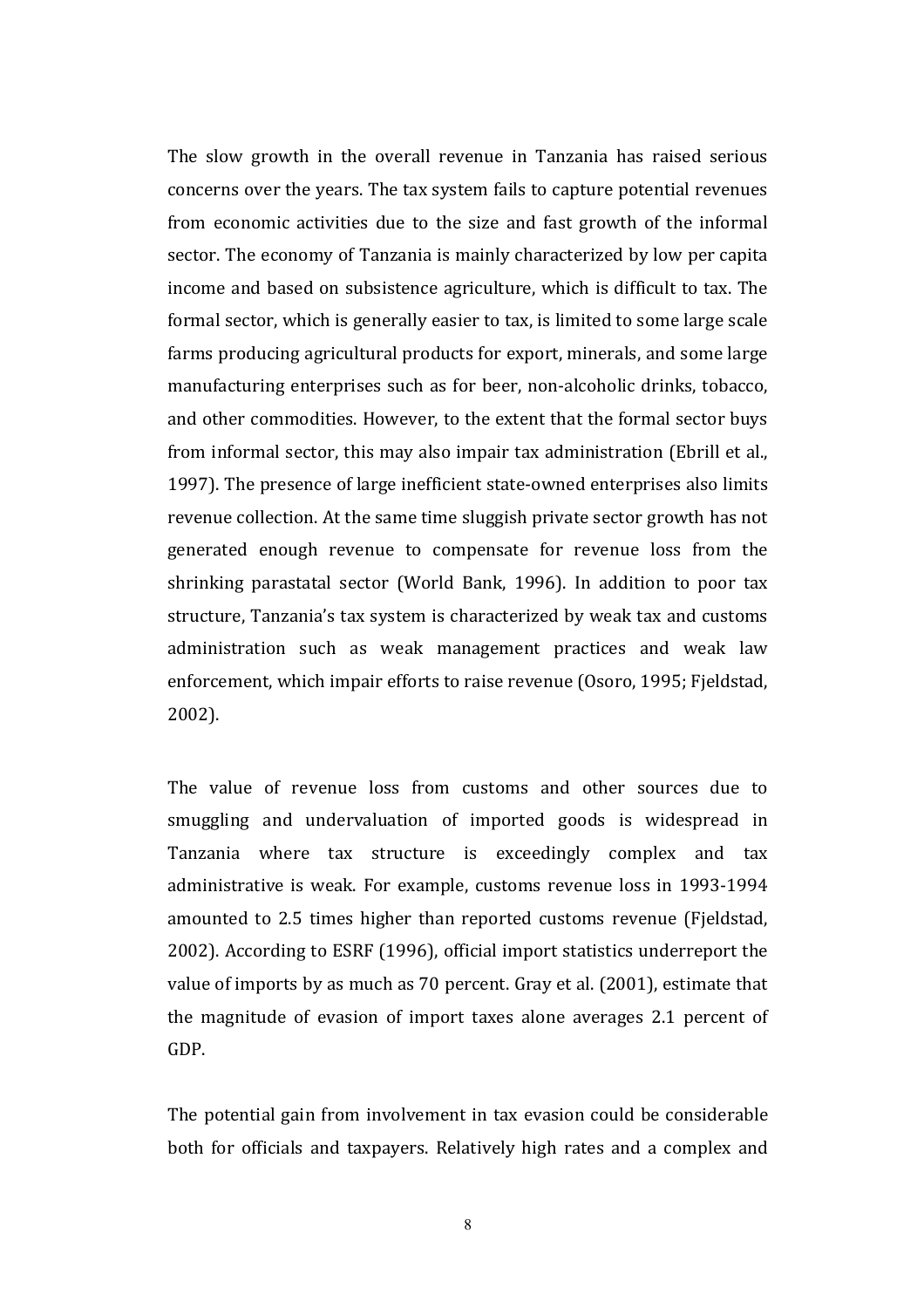partly incoherent set of rules result in large potential rewards for taxpayers willing to bribe to cut their own tax burden and/or speed up customs clearance of their goods. For customs officials, the bribes taken for clearing specific containers in Dar es Salaam harbour could be as much as a whole year's salary (Fjeldstad, 2002). Maliyamkono and Bagachwa (1990) argue that, generally, high tax rates combined with deteriorating economic situation have tended to shift production towards those activities that are difficult to the tax net. In this connection, one can argue that the emergence of the underground economy has partly been a consequence of tax evasion (Osoro, 1995).

Despite quite comprehensive changes in tax structure (rates and bases) after 1998, the tax system in Tanzania is still complicated and relatively non-transparent (Osoro et al., 1999). Tax legislation is unclear and causes random and partly *ad hoc* collection procedures (Luoga, 2002). This situation is costly for enterprises and provides strong incentives to pay customs officers for a speedier service. Generally, inefficient customs operations such as long clearance times and complicated procedures act as dissipative trade barriers, which raise the costs of imports without generating revenues. Corruption and inefficiency are often two faces of the same coin as customs officers deliberately obstruct procedures in order to force traders to pay bribes. These are very serious issues, which help explain why countries having reformed their trade regimes but not their customs administration have sometimes failed to reap the full benefit of trade liberalization (Anson et al., 2003).

The double declaration of trade flows by importers and exporters offers an opportunity to gauge the importance of these unlawful practices; while evading customs duties generally requires the importers to sidestep import registration requirement, the situation is different for exporters. Bhagwati (1964) pioneered the use of discrepancies between "matched" declarations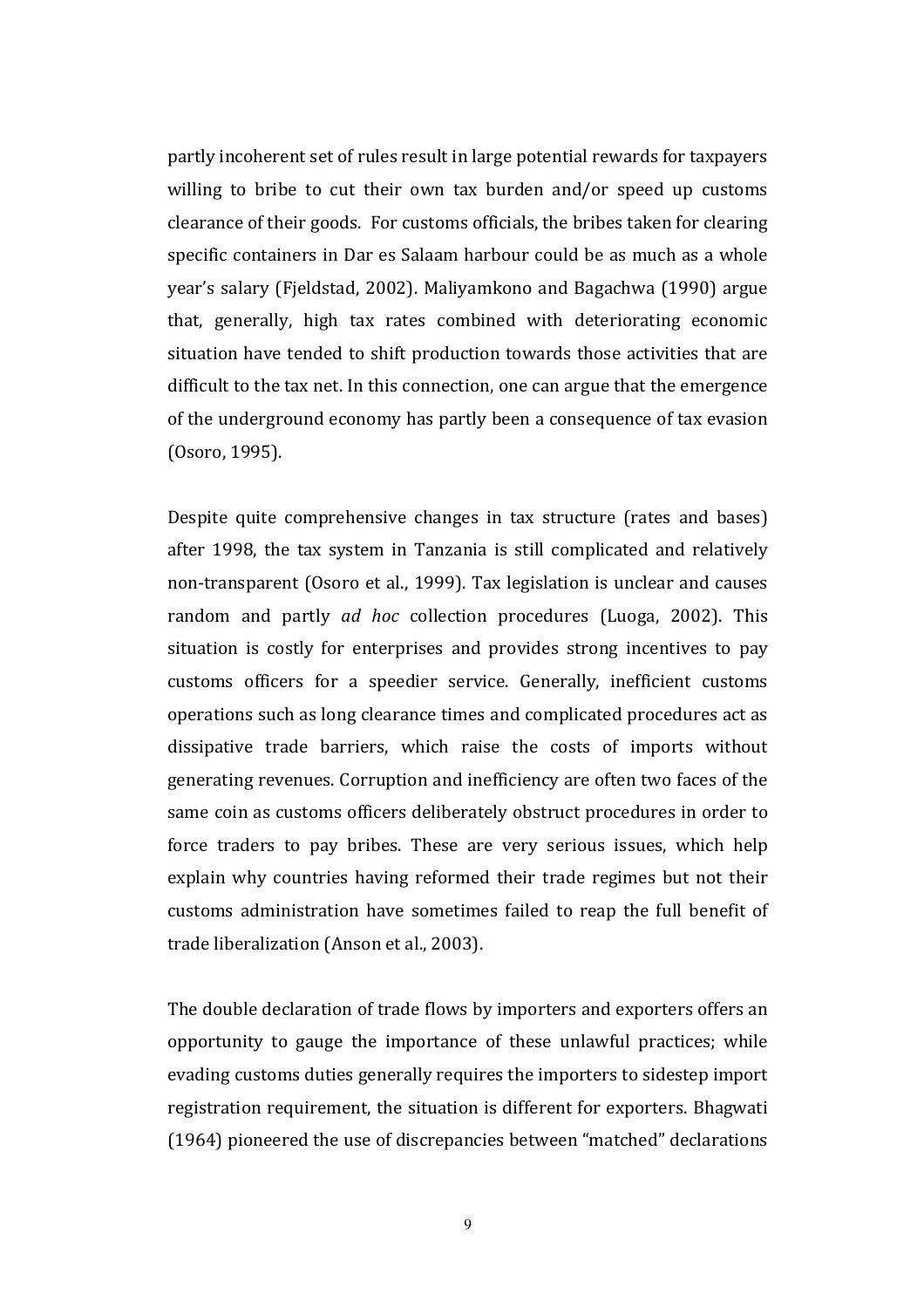often at product level to reveal customs duties evasion. The result pointed to under-invoicing of import in Turkey. Following Fisman and Wei (2004), and Javocik and Narciso (2008), the differences between the country's reported value of imports from a partner country and the corresponding value of exports of the same product reported by the trading partner is termed as the trade gap (see equation 1).

$$
GV_{cpi} = \log(EV_{pcit}) - \log(V_{cpi})
$$
\n(1)

where  $GV_{c\nu i}$  is a trade gap (evasion gap) in the importing country *c*,  $IV_{c\nu i}$ is the value of imports for country *c* of product *i* from a particular country *p* at time *t*, and  $EV_{\text{net}}$  is the value of exports reported by a partner country *p* to country *c* of the same product.

The estimates of the evasion gap in Tanzania is presented in Table 2.2, using Tanzania's trade relations with her major trading partners, indicate positive values of the evasion gap for imports with higher tariff rates such as vegetables, food products, textile and clothing, stone and glass, footwear, and hides and skins. This can be attributed to under-invoicing and outright smuggling, which make importers evade customs duties. The high incidence of evasion, which is recorded in many of the commodities imported, suggests that customs administration is characterized by inefficiencies. It is estimated that in 2012 as much as 182.9 percent of textile and clothing, 277.4 percent of footwear, and 113.8 percent of hides and skins were not reported to the destination office (Table 2.3).

As the official trade statistics are delivered from the import and export declaration made by the dealers, there are at least five reasons why import value from importing country may differ from the corresponding exporting country. The first reason for major discrepancies in trade statistics is the undercount of export data which follows from exporters' failure to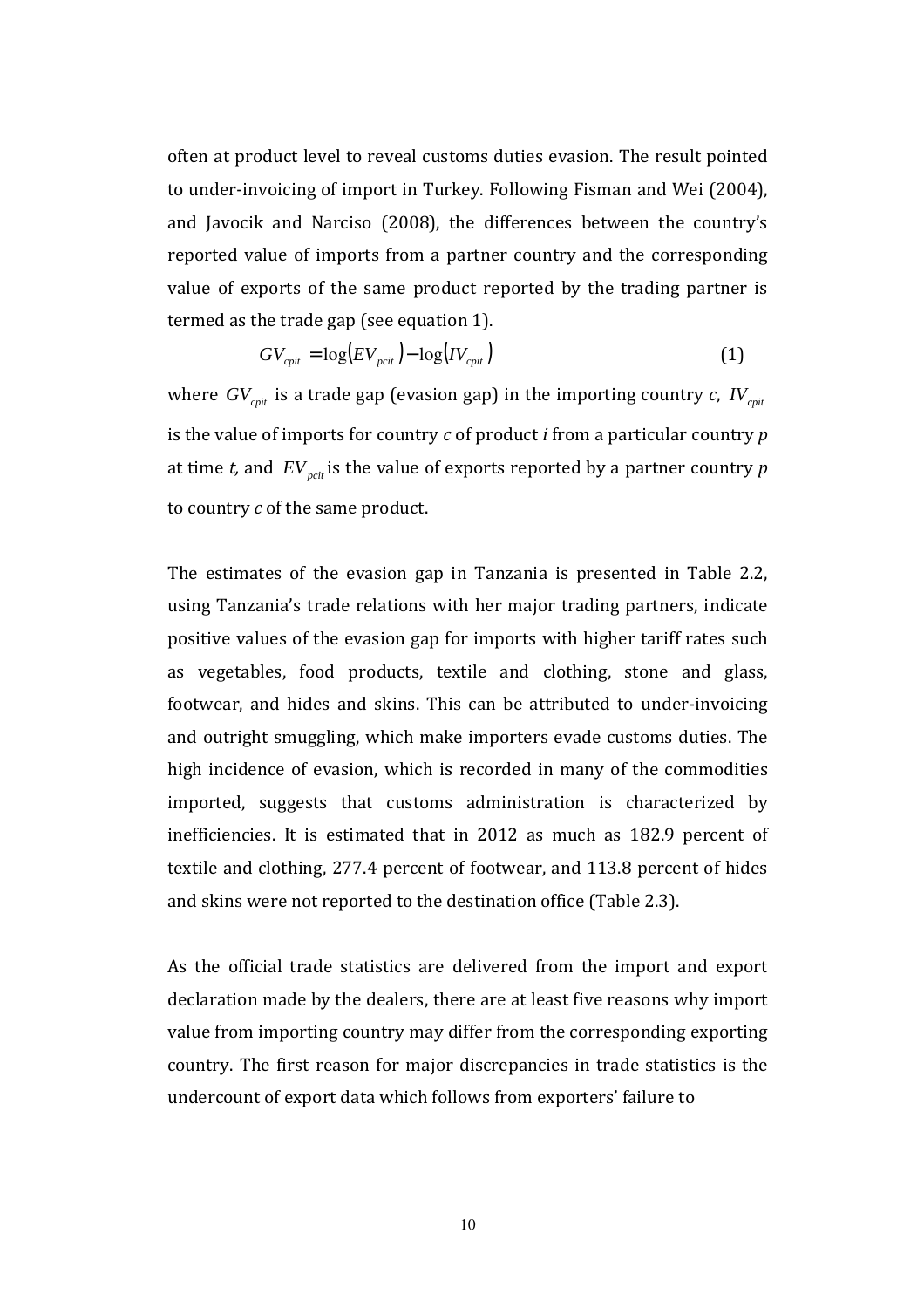| <b>Product Group</b>      |     |     | World  |                      |     | China |        |                      |     | <b>United Arab</b><br><b>Emirates</b> |        |                      |     |     | <b>South Africa</b> |                      |
|---------------------------|-----|-----|--------|----------------------|-----|-------|--------|----------------------|-----|---------------------------------------|--------|----------------------|-----|-----|---------------------|----------------------|
|                           | EV  | IV  | GV     | <b>MFN</b><br>Tariff | EV  | IV    | GV     | <b>MFN</b><br>Tariff | EV  | IV                                    | GV     | <b>MFN</b><br>Tariff | EV  | IV  | GV                  | <b>MFN</b><br>Tariff |
| <b>Consumer Goods</b>     | 6.6 | 6.8 | $-0.2$ | 16.6                 | 5.9 | 5.6   | 0.4    | 20.8                 | 5.3 | 5.2                                   | 0.1    | 20.6                 | 5.3 | 5.6 | $-0.3$              | 17.3                 |
| Capital Goods             | 6.4 | 6.5 | $-0.1$ | 5.8                  | 5.8 | 5.7   | 0.1    | 7.5                  | 4.9 | 5.1                                   | $-0.2$ | 10.2                 | 5.4 | 5.5 | 0.0                 | 3.9                  |
| <b>Intermediate Goods</b> | 6.3 | 6.3 | $-0.1$ | 12.1                 | 5.7 | 5.4   | 0.2    | 18.6                 | 4.6 | 5.0                                   | $-0.3$ | 15.4                 | 5.3 | 5.4 | $-0.1$              | 10.3                 |
| Machinery/Electricity     | 6.3 | 6.3 | 0.0    | 6.9                  | 5.2 | 5.5   | $-0.3$ | 10.1                 | 4.8 | 5.0                                   | $-0.2$ | 12.3                 | 5.4 | 5.0 | 0.4                 | 5.6                  |
| Fuels                     | 6.1 | 6.6 | $-0.4$ | 0.7                  | 3.3 | 3.9   | $-0.6$ | 3.6                  | 4.3 | 4.3                                   | 0.0    | 20.6                 | 4.4 | 5.4 | $-1.0$              | 3.6                  |
| Transportation            | 6.0 | 6.1 | $-0.2$ | 7.3                  | 5.1 | 5.4   | $-0.3$ | 6.1                  | 4.7 | 4.8                                   | $-0.1$ | 10.7                 | 4.7 | 5.0 | $-0.2$              | 8.1                  |
| Vegetables                | 5.9 | 5.9 | 0.0    | 21.0                 | 3.1 | 2.7   | 0.4    | 5.3                  | 3.3 | 3.2                                   | 0.1    | 21.1                 | 3.6 | 3.4 | 0.2                 | 22.6                 |
| Chemicals                 | 5.8 | 5.9 | $-0.1$ | 4.2                  | 5.0 | 5.0   | $-0.0$ | 3.9                  | 4.1 | 4.7                                   | $-0.6$ | 14.0                 | 4.6 | 4.7 | $-0.1$              | 11.3                 |
| Metals                    | 5.8 | 5.9 | $-0.1$ | 11.0                 | 5.3 | 5.1   | 0.3    | 15.5                 | 4.7 | 4.5                                   | 0.1    | 15.7                 | 3.6 | 5.2 | $-1.6$              | 9.0                  |
| Textile / Clothing        | 5.8 | 5.4 | 0.5    | 26.6                 | 5.6 | 4.9   | 0.7    | 27.7                 | 4.5 | 4.2                                   | 0.3    | 25.8                 | 3.6 | 3.5 | 0.1                 | 23.7                 |
| Plastic or Rubber         | 5.7 | 5.8 | $-0.1$ | 14.3                 | 5.3 | 5.1   | 0.2    | 15.5                 | 4.5 | 4.4                                   | 0.1    | 16.9                 | 4.6 | 4.7 | $-0.1$              | 6.9                  |
| <b>Raw Materials</b>      | 5.7 | 5.6 | 0.0    | 14.3                 | 3.5 | 3.7   | $-0.2$ | 8.2                  | 3.4 | 3.4                                   | 0.0    | 16.4                 | 4.2 | 4.0 | 0.2                 | 14.6                 |
| Miscellaneous             | 5.4 | 5.6 | $-0.2$ | 12.0                 | 5.0 | 4.8   | 0.2    | 25.0                 | 4.4 | 4.3                                   | 0.2    | 22.8                 | 4.6 | 4.4 | 0.2                 | 9.4                  |
| <b>Food Products</b>      | 5.8 | 5.5 | 0.3    | 21.5                 | 3.7 | 3.5   | 0.2    | 23.4                 | 4.1 | 4.0                                   | 0.0    | 23.3                 | 4.6 | 4.1 | 0.5                 | 21.1                 |
| Wood                      | 5.3 | 5.3 | 0.1    | 14.8                 | 4.7 | 4.4   | 0.3    | 22.8                 | 4.0 | 3.7                                   | 0.3    | 19.2                 | 4.6 | 4.5 | 0.1                 | 19.6                 |
| Minerals                  | 5.3 | 5.1 | 0.2    | 25.9                 | 4.6 | 4.7   | $-0.0$ | 2.3                  | 2.7 | 3.2                                   | $-0.6$ | 9.7                  | 2.8 | 2.7 | 0.1                 | 4.7                  |
| Footwear                  | 5.2 | 4.6 | 0.6    | 24.3                 | 5.1 | 4.3   | 0.8    | 24.4                 | 3.8 | 3.6                                   | 0.2    | 24.6                 | 3.3 | 3.1 | 0.2                 | 23.3                 |
| <b>Stone and Glass</b>    | 5.1 | 5.1 | 0.0    | 22.1                 | 4.9 | 4.9   | 0.1    | 22.9                 | 4.2 | 3.9                                   | 0.3    | 23.3                 | 3.9 | 3.6 | 0.3                 | 21.8                 |
| Animals                   | 4.6 | 4.4 | 0.1    | 44.3                 | 3.2 | 2.6   | 0.6    | 25.0                 | 3.3 | 3.0                                   | 0.2    | 32.7                 | 3.5 | 3.4 | 0.1                 | 54.4                 |
| <b>Hides and Skins</b>    | 4.4 | 4.0 | 0.3    | 25.0                 | 4.5 | 3.9   | 0.6    | 25.0                 | 3.5 | 3.3                                   | 0.2    | 24.7                 | 2.8 | 2.5 | 0.2                 | 24.7                 |

|  | Table 2.2: Tanzania's Major Trading Partners: Estimated Evasion Gap, 2012 |  |  |
|--|---------------------------------------------------------------------------|--|--|
|  |                                                                           |  |  |

Source: Author's estimations: Computed with data from World Bank's Integrated Trade Solutions (WITS) data base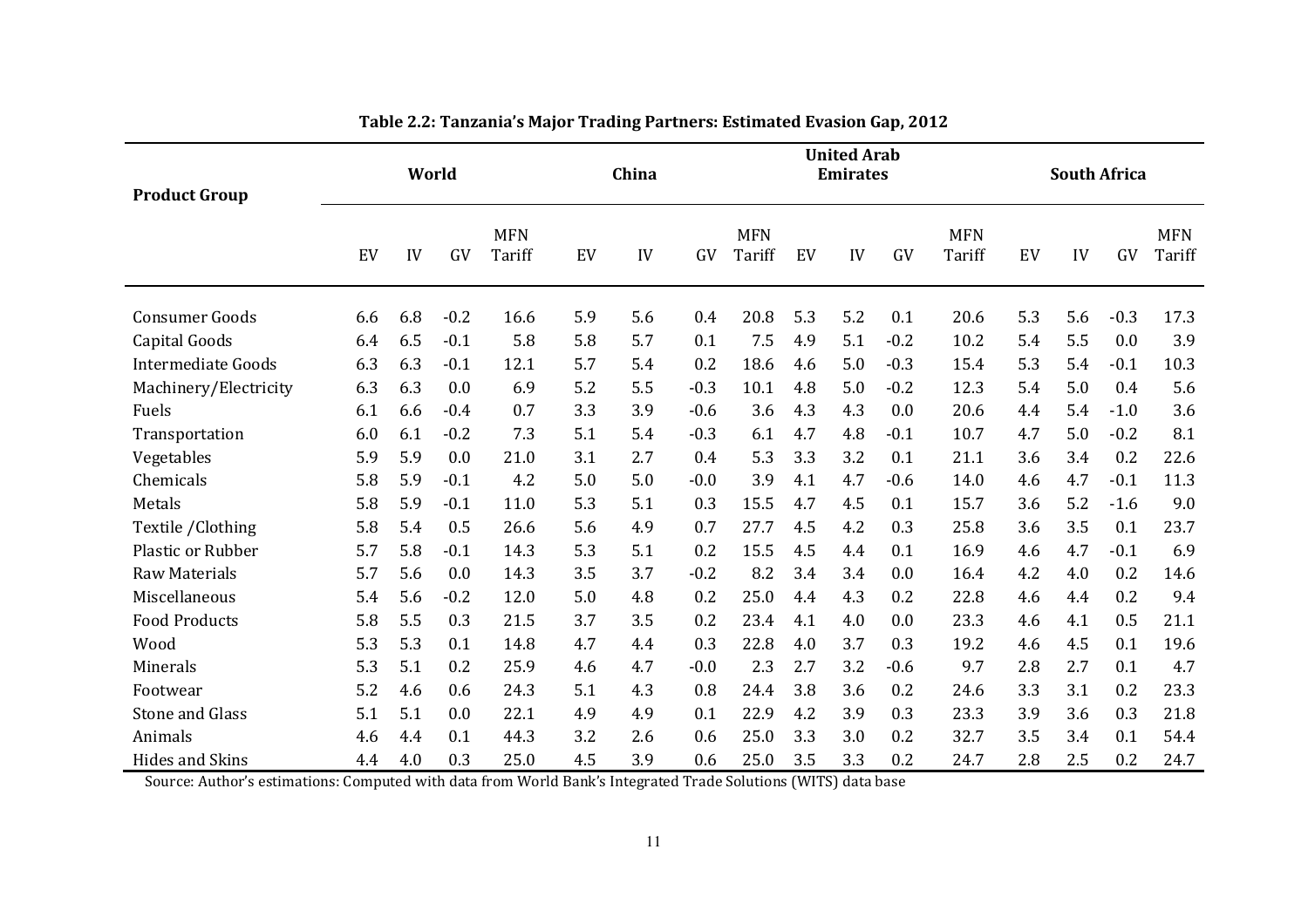| <b>Product Group</b>        | World              |                    | China   |         | <b>UAE</b> |        | <b>South Africa</b> |         |
|-----------------------------|--------------------|--------------------|---------|---------|------------|--------|---------------------|---------|
|                             | Group <sup>4</sup> | Total <sup>5</sup> | Group   | Total   | Group      | Total  | Group               | Total   |
| <b>Consumer Goods</b>       | $-35.4$            | $-17.7$            | 121.6   | 38.0    | 33.4       | 4.9    | $-51.9$             | $-21.7$ |
| Capital Goods               | $-16.6$            | $-4.2$             | 37.5    | 15.7    | $-41.3$    | $-5.6$ | $-5.0$              | $-1.6$  |
| <b>Intermediate Goods</b>   | $-15.7$            | $-3.0$             | 66.5    | 16.0    | $-52.6$    | $-4.9$ | $-19.7$             | $-5.3$  |
| Machinery and Electricity   | $-4.9$             | $-0.8$             | $-46.6$ | $-11.6$ | $-42.1$    | $-4.7$ | 169.0               | 16.8    |
| Fuels                       | $-64.3$            | $-21.0$            | $-72.4$ | $-0.4$  | 5.3        | 0.1    | $-91.0$             | $-25.1$ |
| Transportation              | $-31.6$            | $-3.7$             | $-43.8$ | $-9.0$  | $-18.4$    | $-1.3$ | $-41.1$             | $-4.1$  |
| Vegetables                  | 4.4                | 0.3                | 150.0   | 0.1     | $-16.7$    | 0.0    | 64.6                | 0.2     |
| Chemicals                   | $-15.9$            | $-1.1$             | $-1.6$  | $-0.2$  | $-75.1$    | $-4.0$ | $-11.4$             | $-0.6$  |
| Metals                      | $-18.5$            | $-1.3$             | 77.4    | 8.3     | 39.9       | 1.4    | $-97.6$             | $-18.3$ |
| <b>Textile and Clothing</b> | 182.9              | 3.5                | 408.9   | 25.3    | 83.5       | 1.5    | 35.5                | 0.1     |
| Plastic or Rubber           | $-26.0$            | $-1.5$             | 65.9    | 7.0     | 38.7       | 0.9    | $-11.5$             | $-0.6$  |
| <b>Raw Materials</b>        | 9.4                | 0.4                | $-35.6$ | $-0.2$  | 10.1       | 0.0    | 56.9                | 0.7     |
| Miscellaneous               | $-39.4$            | $-1.5$             | 50.2    | 2.8     | 45.2       | 0.9    | 54.1                | 1.5     |
| <b>Food Products</b>        | $-14.5$            | $-0.4$             | 74.1    | 0.2     | 10.9       | 0.1    | 202.2               | 2.6     |
| Wood                        | 21.8               | 0.3                | 93.4    | 1.9     | 100.8      | 0.5    | 27.3                | 1.0     |
| Minerals                    | 61.7               | 0.6                | $-1.6$  | $-0.1$  | $-72.7$    | $-0.1$ | 22.8                | 0.0     |
| Footwear                    | 277.4              | 0.9                | 484.0   | 9.1     | 52.3       | 0.2    | 53.0                | 0.1     |
| <b>Stone and Glass</b>      | $-3.7$             | 0.0                | 13.6    | 0.8     | 96.1       | 0.8    | 98.3                | 0.4     |
| Animal                      | 29.6               | 0.1                | 252.0   | 0.1     | 74.3       | 0.1    | 23.3                | 0.1     |
| Hides and Skins             | 113.8              | 0.1                | 318.3   | 2.1     | 70.9       | 0.1    | 69.4                | 0.0     |

# **Table 2.3: Percent Share of Missing Imports from Major Trading Partners Attributed to Under-Invoicing, 2012**

Source: Author's estimations: Computed with data from World Bank's Integrated Trade Solutions (WITS) data base.

properly file export declarations. Some shippers do not file declarations due to lack of understanding of filling requirements while others simply do not bother to file. Studies show that enforcement for complying with import regulations is stricter than with exports regulations. The second major reason for a non-zero trade gap is related to transit trade with third countries. For example South Africa exporters passing their goods to

 4 Percent of respective product group

<sup>&</sup>lt;sup>5</sup> Percent of total imports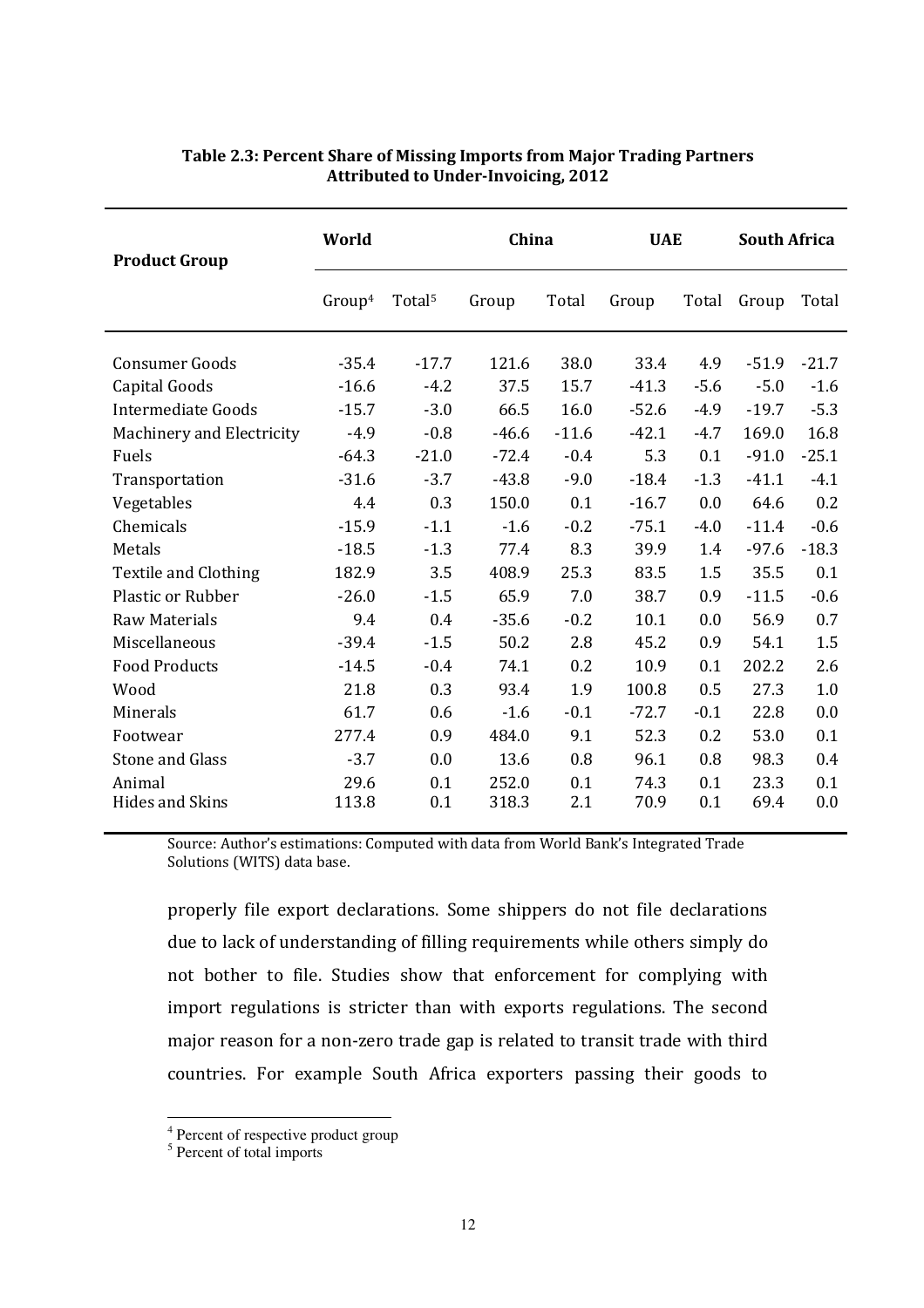Democratic Republic of Congo (DRC) through Tanzania may fail to declare the outbound movement from Tanzania, i.e. they may treat exports to DRC through Tanzania in the same way as they treat exports to Tanzania; such transactions may be captured as exports to Tanzania in South Africa statistics, while in Tanzania it will be classified as re-exports and will not be reflected in trade data with South Africa, thus leading to a positive Tanzania trade gap. The third source of discrepancies in trade statistics are the methodological differences between statistical agencies of importing country and exporting country. Each agency edits trade data according to its own procedure. As a result, differences in trade definition, currency conversions, valuation etc, can lead to an imbalance in trade statistics between the two countries.

The fourth reason for a trade gap to be different from zero is due to various actions undertaken by traders in order to avoid paying import duties. Fisman and Wei (2004) find that the Chinese trade gap with Hong Kong has a strong negative relationship with Chinese tariffs against imports from Hong Kong. Javorcik and Narciso (2008) find similar results for the German trade with Eastern European countries. In both studies, it is implicitly assumed that if the trade is driven by a measurement error only, it should be unrelated to any measure of trade policy. Thus, a statistical relationship between a trade gap and tariffs is interpreted as evidence of tariff evasion in countries with high trade barriers. Figure 2.2 (panel A-D) reports the correlation between trade gap and most favored nation (MFN) weighted average tariff rates for Tanzania's imports with its major trading partners. All panels reveal a positive association-ship between tariff evasion and tariff rates.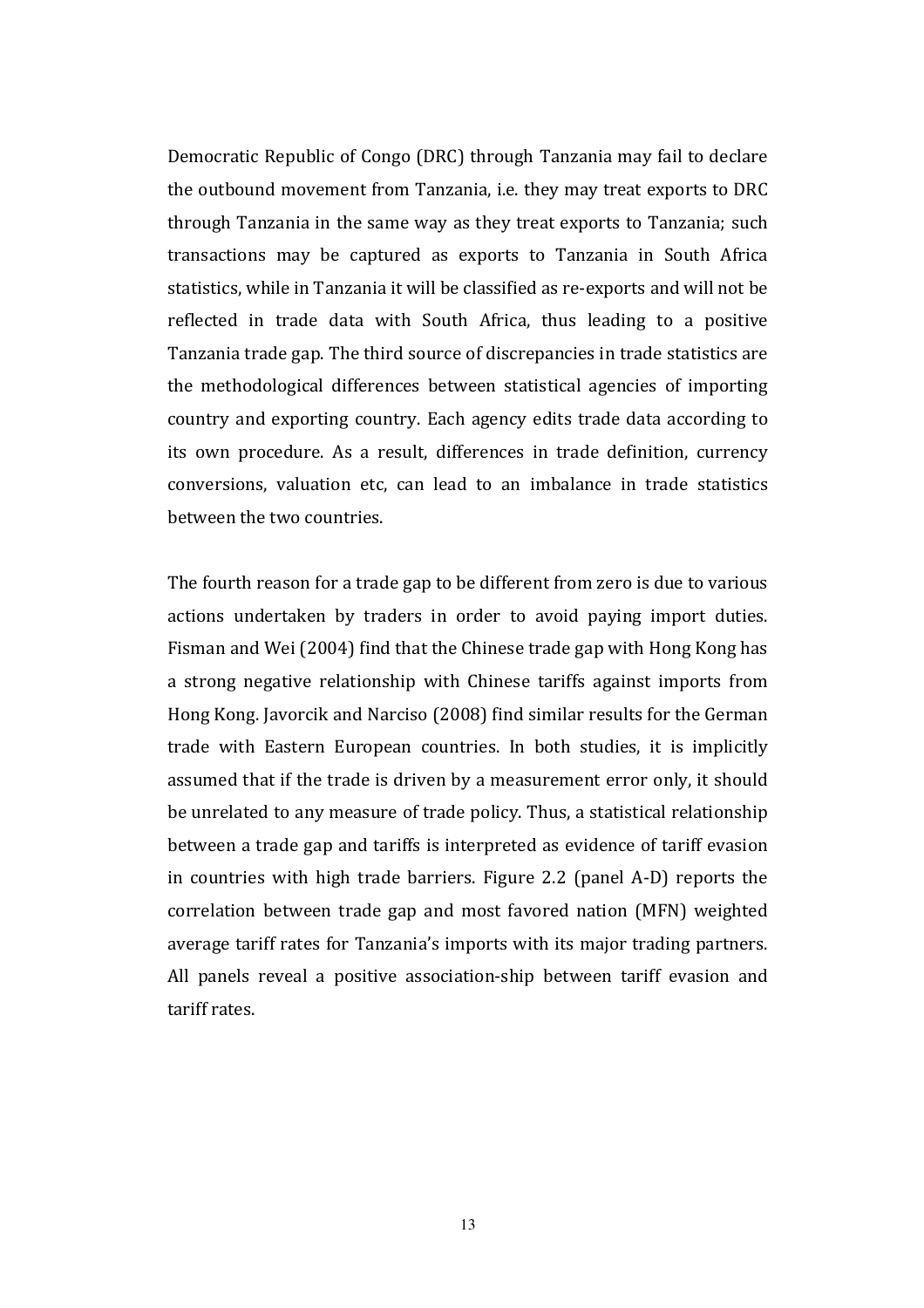

Source: Author's estimations: Computed with data from World Bank's Integrated Trade Solutions (WITS) data base and UNCTAD TRAINS



**Panel B: Imports from China**

Source: Author's estimations: Computed with data from World Bank's Integrated Trade Solutions (WITS) data base and UNCTAD TRAINS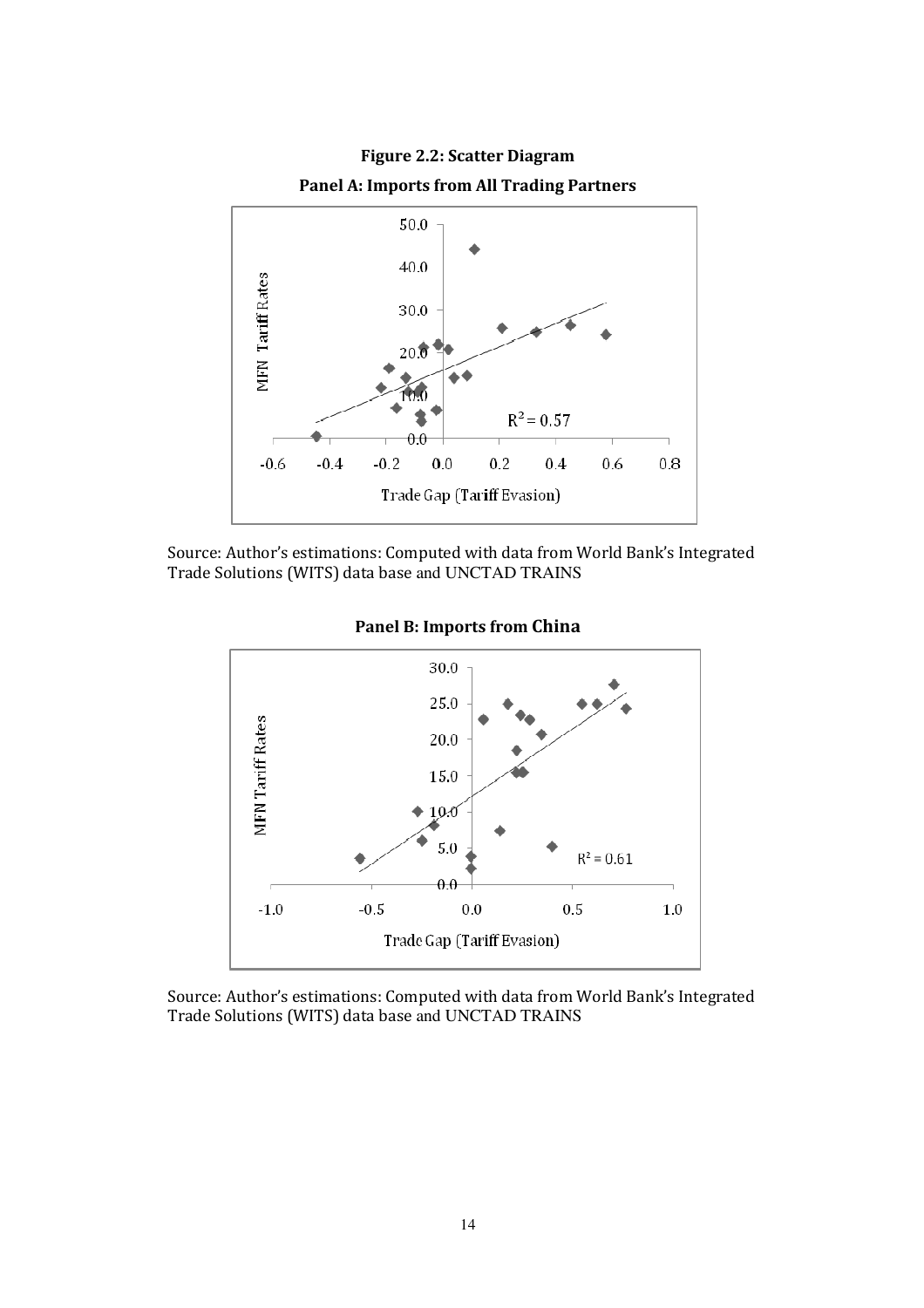

Source: Author's estimations: Computed with data from World Bank's Integrated Trade Solutions (WITS) data base and UNCTAD TRAINS



#### **Panel D: Imports from South Africa**

Source: Author's estimations: Computed with data from World Bank's Integrated Trade Solutions (WITS) data base and UNCTAD TRAINS

It is postulated in theory that changes in the official import tariff rate have both direct and indirect impact on customs revenue. Importers avoid paying import duties for commodities with high tariff rates. However, the interpretation of the estimated data on tariff evasion needs caution because of the possible inclusion of misclassified indirect imports in reported data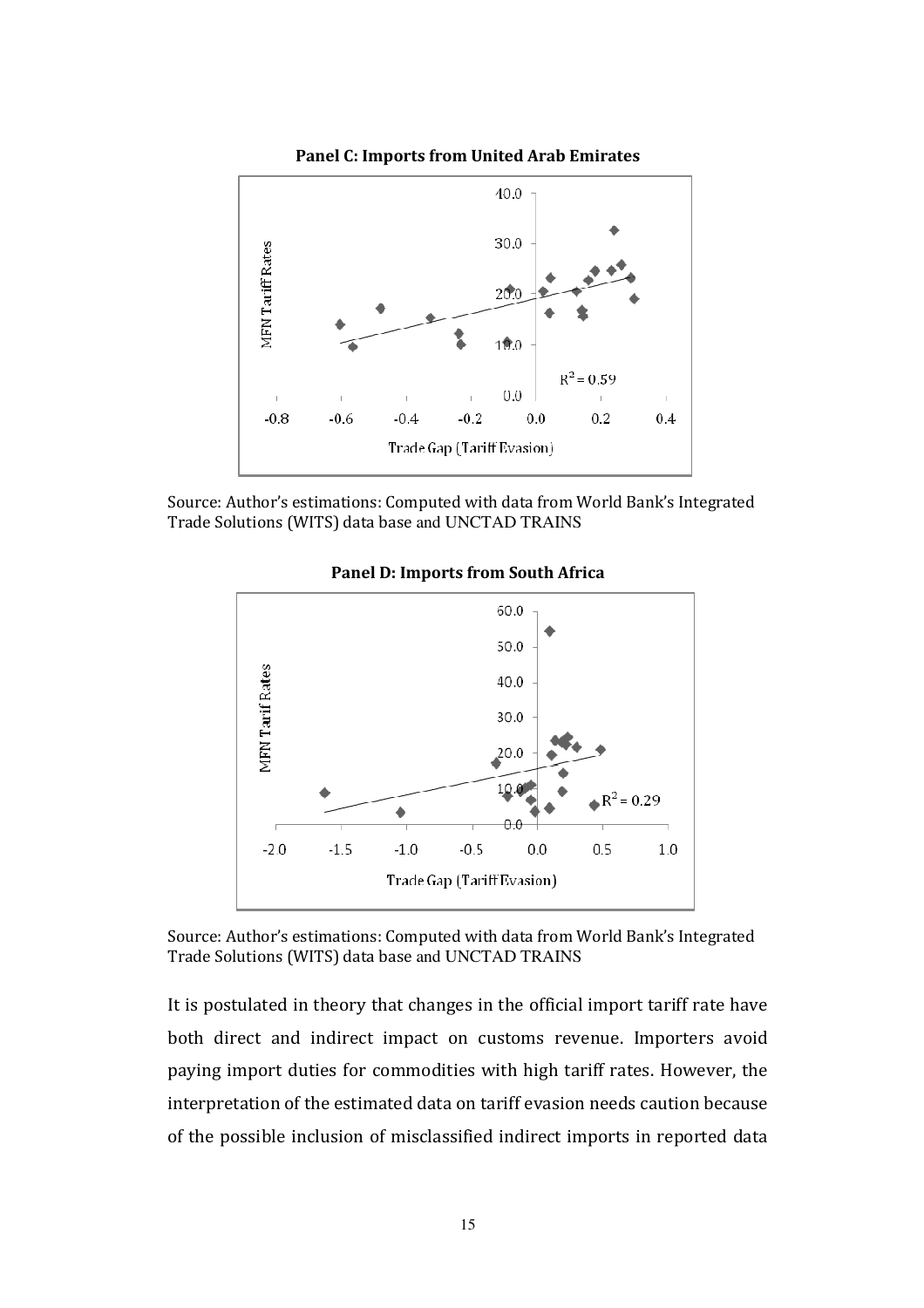(Fisman and Wei, 2004, and Brafu-Insaidoo and Obeng, 2008). Part of indirect imports may be misclassified as direct imports. More, the data as presented in Tables 2.2 and 2.3, and Figure 2.2 are on group commodity values and MFN weighted tariff rates, which may conceal accurate information on estimates for individual commodities and tariff rates. To avoid this problem regression analysis presented in section five uses individual countries' trade records that is recorded according to the Harmonized Commodity Description and Coding System (HS) at 6-digit category.

#### **3. Literature Review**

Tax evasion has been universal and persistent problem in every country in the world and should be considered a potential problem everywhere. However, tax evasion is a phenomenon that hits developing countries (Fjeldstad, 2002). McLaren (1996) characterizes the extent of tax evasion in general in LDCs as "staggering" and suggests that the value of taxes avoided is often close to the value of actual collections for major taxes.

Evidence from different developing countries indicates that the treasury due to corruption and tax evasion cannot trace half or more of the taxes that should be collected. This erosion of tax base has several detrimental fiscal effects. The consequences of lost revenue to the funding of public services are of special concern (Tanzi, 2003). In addition, it creates deadweight (allocative efficiency) loss on the economy (Harberger, 1964), and also undermines equity in taxation by shifting the burden in the direction of honest, socially responsible individual and corporations. Furthermore, a growing shadow economy gives rise to increasing segments of the money supply, which is uncontrolled, and thus undermines inflation policy. Any increase in the rate of inflation can also result in a significant long-term deadweight loss (Feldstein, 1996). So, it is important to have a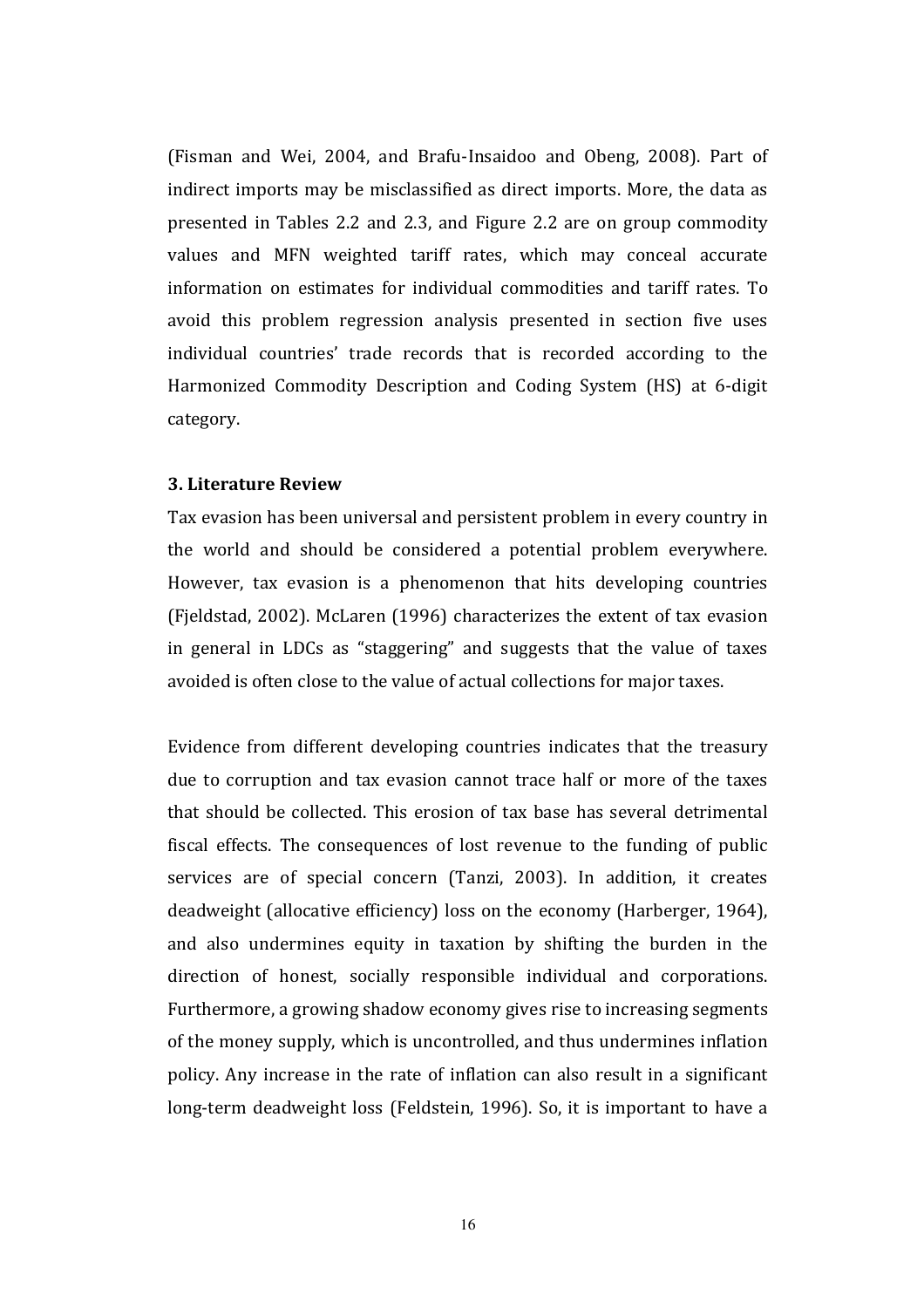proper understanding of the incentive structure that derives the behavior that shapes the temporal development of the shadow economy.

The incentive to avoid and evade taxes in response to an increasing tax burden has been long-recognized, the level of tax rate is linked to the security of the tax base, the higher are the taxes, the greater is the risk to the base. According to Gutmann (1977), higher taxes derive more and more of the economy underground, beyond the reach of the tax collector. The sign of relationship between the tax rate level and the amount of income declared by taxpayer, however, is the question still not satisfactorily resolved. In the pioneering model of Allingham and Sandmo (1972), the relationship between tax rates and evasion is ambiguous, and depends on the third derivative of the utility function. They show that for a risk-neutral individual maximization of expected utility implies that evasion will tend to increase with marginal tax rate. When risk aversion is allowed, however, they conclude that no clear-cut hypothesis emerges as to the connection between the regular tax rate and reported income. Furthermore, Yitzhaki (1974) summaries this analysis by showing that the tax rate in Allingham and Sandmo (1972)'s model has a substitution effect favoring evasion and an income effect discouraging it and that the net effect is uncertain. Though the theoretical ambiguity remains for the relationship between tax rates and evasion, Bhagwati (1964) explicitly links up the discrepancies between import data of Turkey and the export data of her partner countries and suggests that the discrepancies between a country's reported imports and the corresponding exports reported by its trading partners may be explained by the undervaluation or misclassification of imports at the border in order to reduce the tariff burden.

Pritchett and Sethi (1994) examine the correlation between the tariff rates using data from Jamaica, Kenya, and Pakistan and find a weak relationship between the *de facto* tariff rates, calculated by dividing tariff revenue with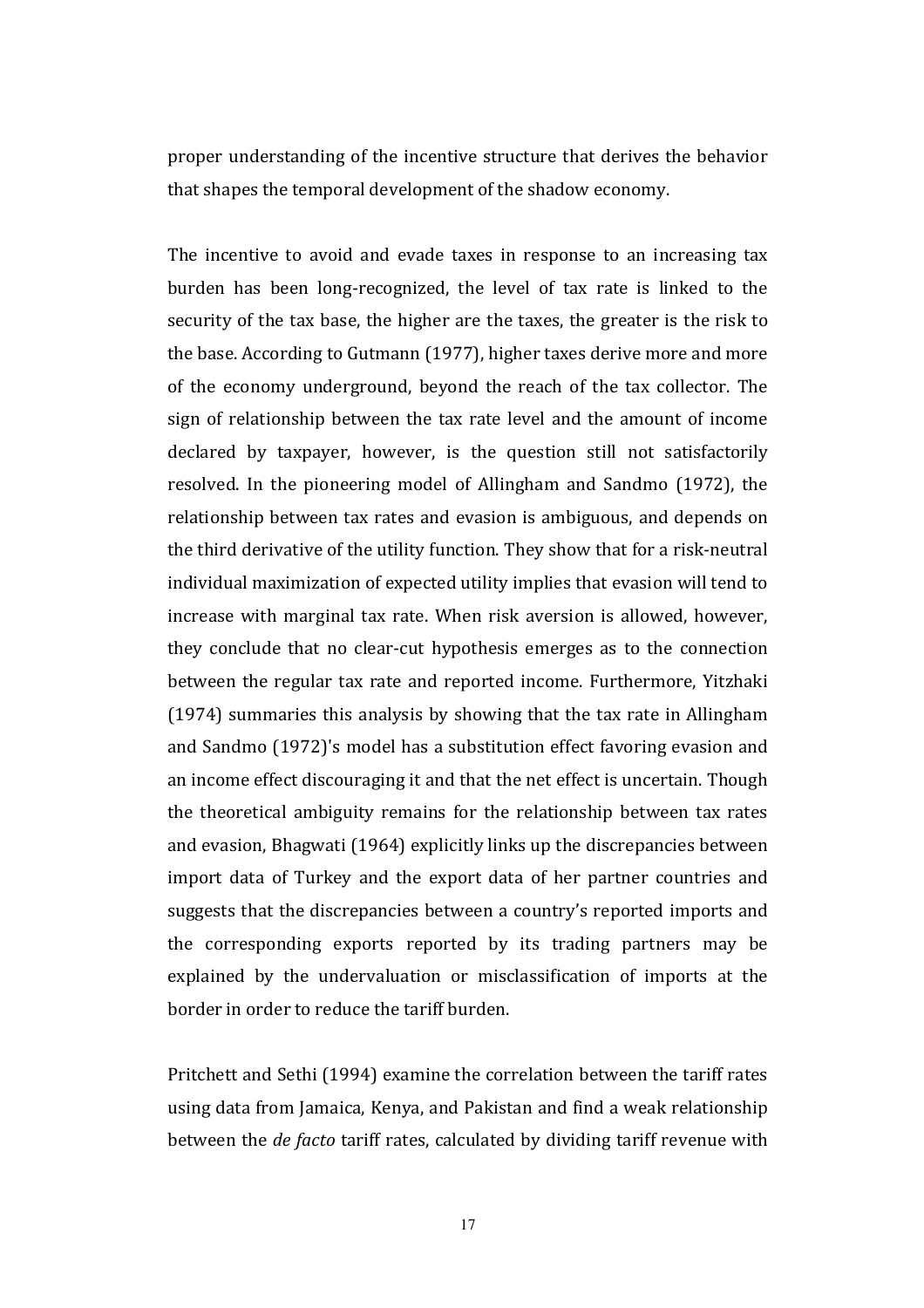import values for each product, and the statutory rates. This nonlinear relationship between collected rates and statutory tariff rates indicates that incentives for misreporting increase with higher tariff rate. Fisman and Wei (2004) examine bilateral trade data between Hong Kong and China in an attempt to identify the effect of tax rates on tax evasion, and they note that the evasion gap is highly correlated with tax rates. According to their findings, tariff rate declines, particularly for highly taxed items, would result in substantial increases in revenue. They conclude that practice such as under-reporting import unit values and mislabeling higher-taxed products, as lower-taxed categories are widespread.

Van Dunem and Arndt (2009) using the same approach for the case of Mozambique find an elasticity half as large as in Chinese case. Applying the same approach to trade between Germany and ten Eastern European countries in 1992-2007, Javorcik and Narciso (2008) find support for the hypothesis that higher product-level tariffs spur higher levels of tariff evasion with estimated elasticities that tend to be weaker than those found by Fisman and Wei (2004). Javorcik and Narciso (2008) also show that the relationship between reporting discrepancies and tariffs is stronger for differentiated products, which they explain by the greater ease to conceal the real value of goods when they are differentiated, as also suggested by Bhagwati (1967).

These empirical studies suggest that customs duty evasion due to high tariffs is not specific to a few countries, however, given the nature of imports and export data, the assumption of trade gap (tariff evasion) implies that countries with high tariffs, traders would tend to under-report the value of imports at the destination country and report the true value of exports at the source country. Are there any reasons to believe that smugglers truthfully report their export declaration? Until it is known how a trade gap and import tariffs are related to a firm's incentive to report its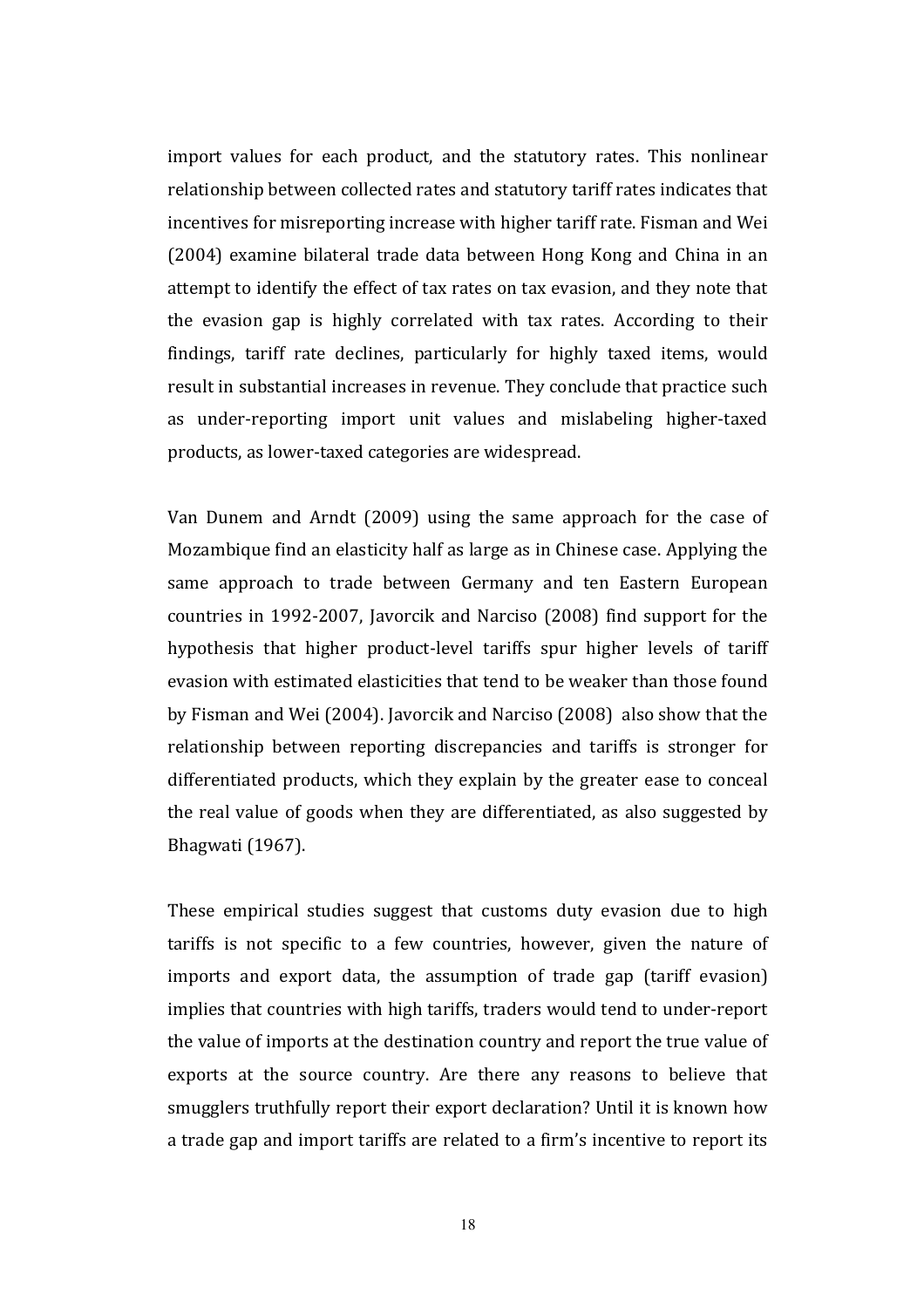imports and exports, we cannot be sure that the relationship between trade gap and tariffs, found in previous studies pertains to tariff evasion. As it turn out firms incentives to report imports and exports truthfully vary across countries, depending on the systems of trade control, penalties for misreporting, and trade law enforcement.

Understanding of the relationship between tax rates and customs revenue evasion is important for policy formulation and implementation of further trade reforms, however, evasion of customs revenues has captured little attention compared with other forms of taxes. The lack of attention is due to the fact that most of the research on revenue has been carried out in the developed world where customs revenues occupy a marginal role in the revenue structure of the economy. In developing countries however, international trade offers the only reliable base for levying taxes since the formal sector is not large enough to warrant adequate amount of direct taxes. Hence the trade-sector becomes the niche sector of the economy for mobilization of resources. Thus, the study on tariff evasion in Tanzania is of great importance. In addition, since several studies show that there is an ambiguity about the direction of the impact of the level of tax rate on tax evasion as well as the problems of measurement of evasion, this paper explores the correlation between tax rates (tariff and import VAT rates) and tariff revenue evasion for Tanzania, using the reporting gap between exporting and importing country agencies.

19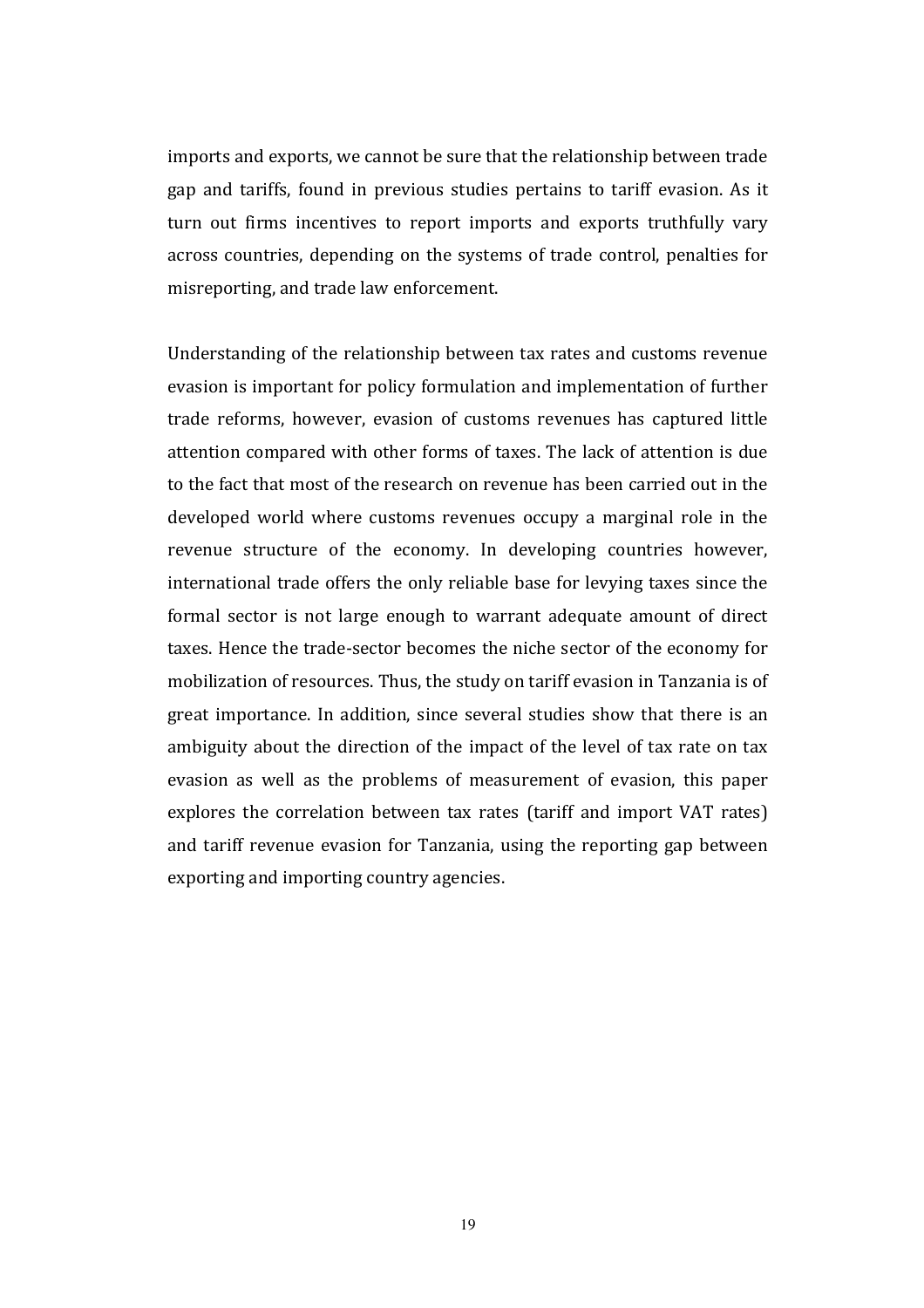# **4. Methodology of the Study**

# **4.1. Estimation Model**

 $\overline{a}$ 

The analysis in this paper is based on the methodology used by Fisman and Wei (2004). The methodology is preferred because of the fact that other indirect approaches such as currency demand, and discrepancies between national expenditure and income statistics (Guttmann, 1977, Feige, 1979, and Tanzi, 1980) do not naturally generate an estimate of the responsiveness of tax evasion (trade gap) to changes in tax rate (Fisman and Wei, 2004). They also may not be suitable for studying tax evasion in the non-monetized economy such as Tanzania. Since, China's and South Africa's exports to Tanzania accounts for the main imports of Tanzania, the paper examines evasion in Tanzania's imports from China and South Africa, at a disaggregated level, by comparing China and South Africa reported exports and Tanzania reported imports of the same products. In the absence of evasion (and measurement error), Tanzania and China and South Africa-reported numbers should be the same.

The trade gap is measured as the differences between the value of exports from China and South Africa in each product in a sample as reported by China and South Africa (the exporting countries), and the value of imports from China and South Africa as reported by Tanzania (the importing country).6 In other words, for every product that Tanzania imports from China and South Africa, the export value (*EV)* is defined as the value reported by China and South Africa and the import value (*IV)* as that value reported by Tanzania. Furthermore, export quantity (*EQ)* is defined as the total quantity of exports reported by China and South Africa and import quantity (*IQ)* as the total quantity of imports reported by Tanzania. The basic definition of the evasion gap is therefore expressed as

<sup>&</sup>lt;sup>6</sup> The ideal way to measure the gap is to use import values and exports values exclusive of CIF/FOB. However, by regressing gap qty on tax rate this problem is circumvented and this results in similar  $\lambda$  values. In the cases where values are used instead of quantities, the CIF-FOB problem creates a gap value, but there is no reason why it should be correlated with the tax rate.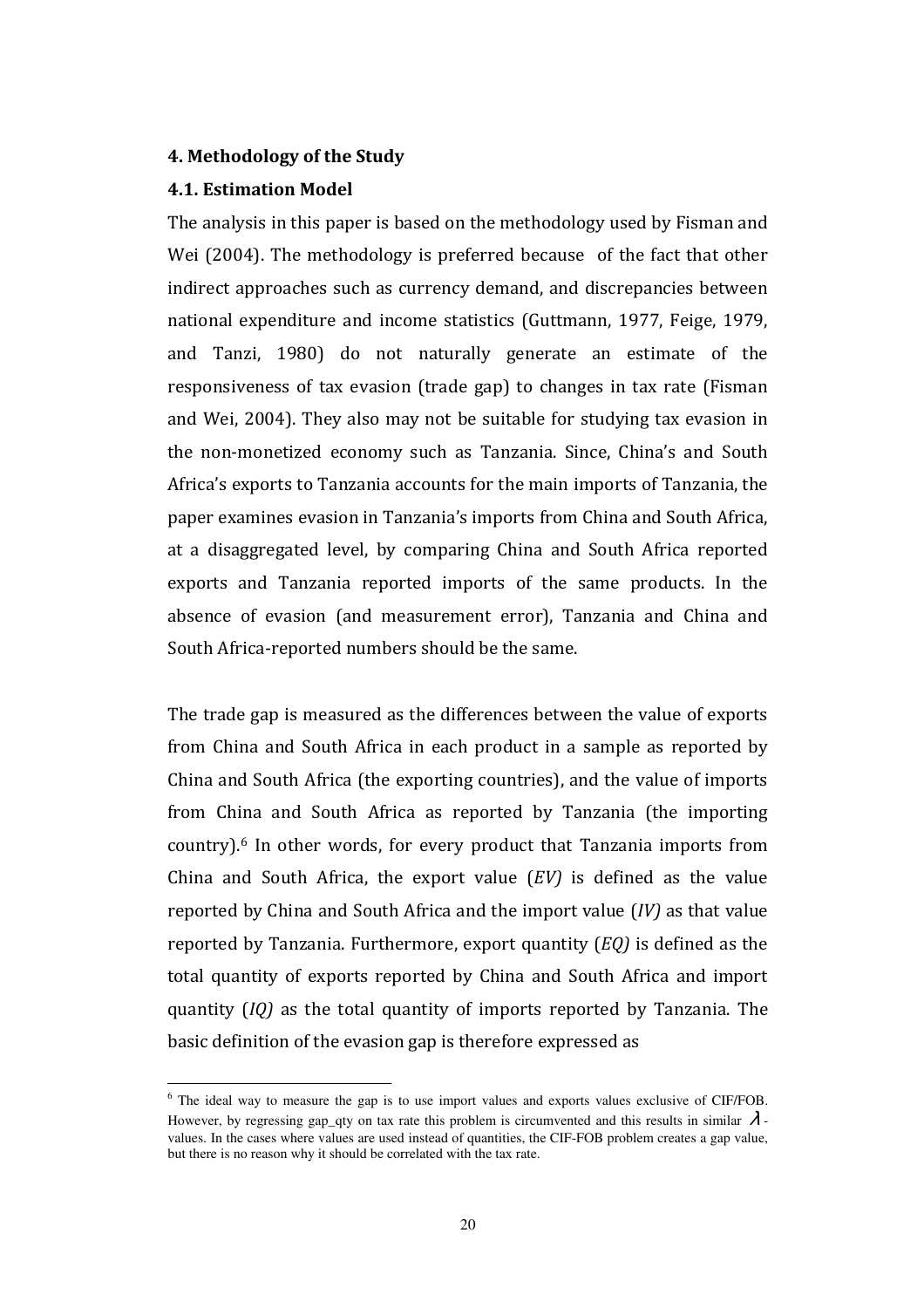$$
GV_{t,k} = \log(EV_{t,k,C \text{ or } S}) - \log(IV_{t,k,T})
$$
\n
$$
\begin{cases}\nGV = Evasion \text{ Gap in Values} \\
t = time \\
k = product \\
C \text{ or } S = China \text{ or South Africa} \\
T = Tanzania\n\end{cases}
$$
\n(2)

Thus, defined, a larger gap is an indication of greater evasion. Similarly, the gap in quantities reported is expressed as

$$
GQ_{t,k} = \log(EQ_{t,k,C \text{ or } S}) - \log(IQ_{t,k,T})
$$
\nwhere  $GQ$  = Evasion Gap in Quantities

\n(3)

The basic issue that is examined in the empirical test is whether the difference between exports and imports is increasing in the tax rates, due to evasion. That is

$$
GV_{t,k} = \lambda_0 + \lambda_1 Taxrate_{t,k} + \varepsilon_{t,k}
$$
\n<sup>(4)</sup>

where  $\lambda_0$  is a constant, and  $\varepsilon_{\scriptscriptstyle{k}}$  a composite error term that is assumed to be independent and identically distributed (*iid)* and normal with a mean of zero and a constant variance. A sub index *k* denotes product and *Taxrate* denotes product specific tax rates (tariffs plus value added tax rates, where tariffs include import duties and excise duties) in Tanzania. The expectation is  $\lambda_1 > 0$  if evasion is induced by tax rate. If, for example,  $\lambda_1 = 0.2$ , it will imply that the gap between reported exports and imports increases by  $0.2$  percent if the tax rate increases by one percentage point. However, if the idea that higher tariffs encourage fraud sounds plausible a priori, the relationship may not, as a matter of fact, be so clear-cut (Anson et al., 2003). Anson et al., 2003 state that categories of goods with high tariffs may be those most carefully scrutinized by customs so trying to evade in those categories may be just the wrong thing to do. Indeed, the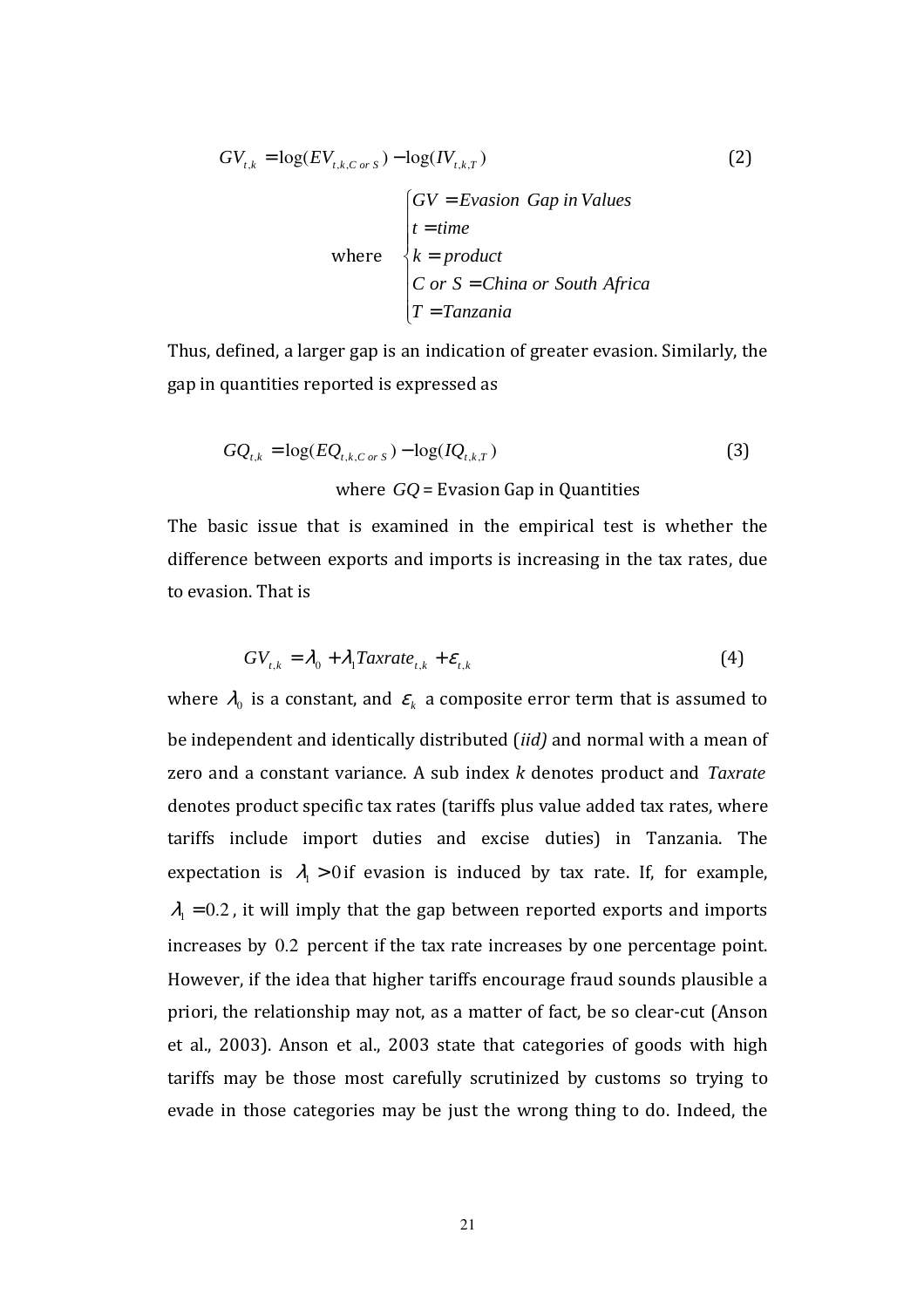relationship between tax rates and tax evasion can theoretically go either way (Slemrod and Yitzhaki, 2000).

Due to the fact that part of tax evasion does not only take the form of underreporting but also of mislabeling imported products from a highertaxed to a lower-taxed type, Fisman and Wei (2004) assume that this type of mislabeling is easier for similar products, and therefore, define  $Avg(Tax \_ o)$  as the average level of tax rate of all other products in a goods 4-digit class. Adding the average tax variable to the right hand side of equation (4), the following regression function is implemented

$$
GV_{t,k} = \lambda_0 + \lambda_1 Taxrate_{t,k} + \varepsilon_{t,k} + \lambda_2 Avg(tax_{-}o)_{t,k} + \varepsilon_{t,k}
$$
\n
$$
\tag{5}
$$

If evasion by mislabeling of goods is prevalent, one would expect  $\lambda_2 < 0$ , that is, holding a product's own tax rate constant, the lower the tax rate on product *k'*s similar varieties, the greater the incentive for mislabeling the import of product *k* as other similar products.

So far we have dealt with evasion in values, but evasion in quantities by underreporting may also be common. For that case, the following regression functions are also investigated

$$
GQ_{t,k} = \lambda_0 + \lambda_1 Taxrate_{t,k} + \varepsilon_{t,k}
$$
\n<sup>(6)</sup>

and

$$
GQ_{t,k} = \lambda_0 + \lambda_1 Taxrate_{t,k} + \varepsilon_{t,k} + \lambda_2 Avg(tax_{-}o)_{t,k} + \varepsilon_{t,k}
$$
 (7)

If under-reporting in quantities is established, one would expect  $\lambda_1 > 0$  in the quantity regression (7) and if there is mislabeling of the imports from a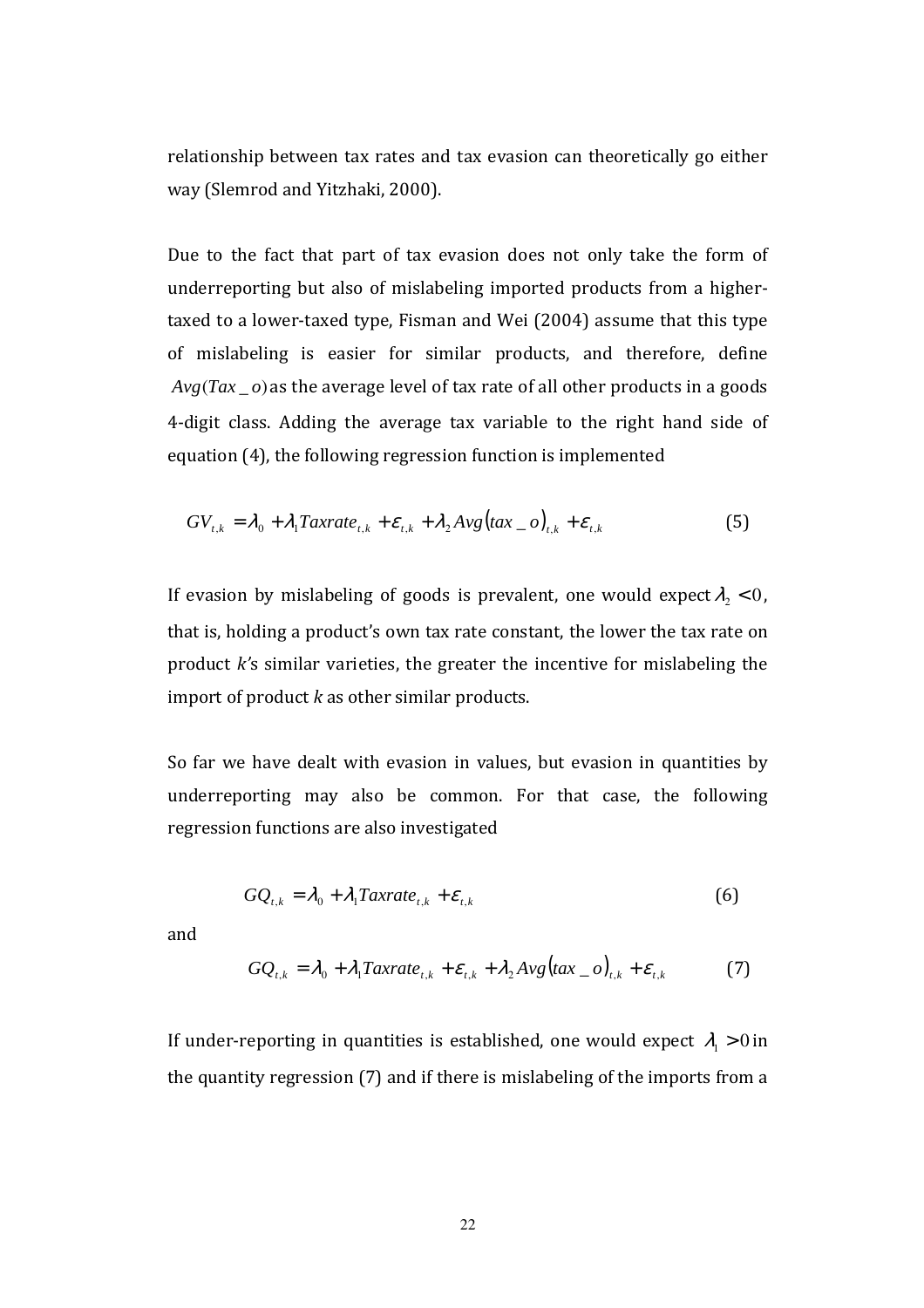higher-taxed type to a lower-taxed one, one would expect  $\lambda_1 > 0$ and  $\lambda_2 < 0$ .

# **4.2. Reliability of Data and Some Measurement Errors**

A central challenge when studying the tax evasion concerns the issue of measurements. By its very nature, like all forms of fraud, tariff evasion cannot be measured directly, so roundabout methods must be applied (Anson et al., 2003). The most common one consists of comparing the records of exporting country and importing country. Traders attempting to evade import tariffs will under-invoice the value of shipments to destination customs while no incentive exists at origin ones (Anson et al., 2003). A discrepancy between the value of exports recorded by the exporting country and the value of imports recorded by the importing country is to be expected. The first reason is that in practice, statistical records used to report exports free-on-board (FOB), while imports value include cost-insurance and freight (CIF). This difference may drive a systematic difference between reported exports and imports, unrelated to tax-induced evasion. The second reason is that countries tend to monitor imports more carefully than exports. Thus, in the absence of tariff evasion one would expect the discrepancy to be negative. In the presence of import tariff evasion, discrepancies between source and destination trade data reported to Comtrade by national customs will thus reflect not just CIF/FOB differences and measurement error (Feenstra and Hanson, 2000), but also the extent of deliberate under-invoicing (Anson et al., 2003).

Stasarage and Daubrée (1998) report that a correct declaration of import's value does not prevent fraud from occurring, since the assessment of tax liabilities by customs officers can be purportedly incorrect; when taxes are correctly assessed commodities can also be released without the importer actually paying these taxes. In most cases, however, a customs duty evasion is rendered possible by false import declarations through four types of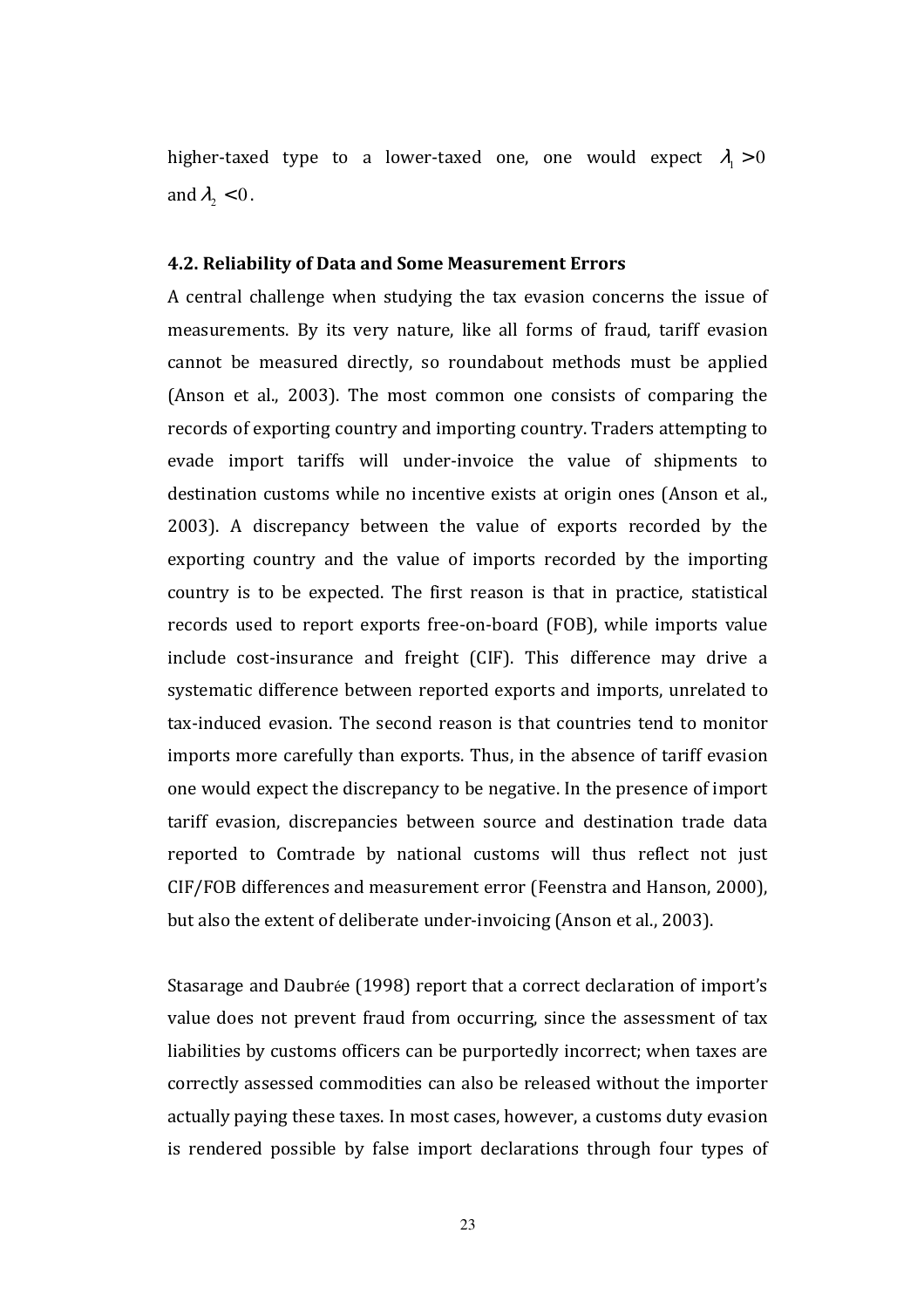methods (Fisman and Wei, 2004; Javorcik and Narciso, 2007, Jean and Mitaritonna, 2010). Underreporting of unit value, underreporting of taxable quantities, misclassification or mislabeling imported products from a higher-taxed to a lower-taxed type, and smuggling. <sup>7</sup> While different practices are involved in each case, each of this means of evading customs duties should lead to shipment registered by the importer being lower than those registered by the exporter, for high-tariff products (Jean and Mitaritonna, 2010). Jean and Mitaritonna, 2010 emphasize that the link with tariffs may arise from the higher pay-off of escaping normal taxation in that case; it may also reflect the fact that finding a comparable product with substantially lower tariff is easier for product facing high tariffs.

# **4.3. Types of Data and Data Sources**

 $\overline{a}$ 

The trade flow data for studying tax evasion is taken from the World Bank's World Integrated Trade Solution (WITS) data base, which in turn is derived from the United Nations' Comtrade database. These data are collected by the United Nations Statistical Division from individual countries' trade records, and include information on imports and exports for each country, recorded according to the Harmonized Commodity Description and Coding System (HS) at 6-digit category. The year used in this paper is 2012. The data on Tanzanian tariffs are taken from WITS, derived from the UNCTAD TRAINS (Trade Analysis and Information System) database and Tanzania Revenue Authority (TRA). The original sample of import from South Africa contained 2135 products in 2012 at the 6-digit classifications. However, there were missing observations for 488 classifications for either exports or imports, leaving a final sample of 1647. Regressions for tariff evasion involve fewer observations of imports from China (i.e. 271 commodities) due to missing observations on either exports and import values or export and import quantities or tariff rates.

 $<sup>7</sup>$  Smuggling is generally defined as imports crossing the border without being registered by</sup> customs officers. Smuggling may not be registered even in the exporter statistics; however, exports are duly by the exporters (Jean and Mitaritonna, 2010).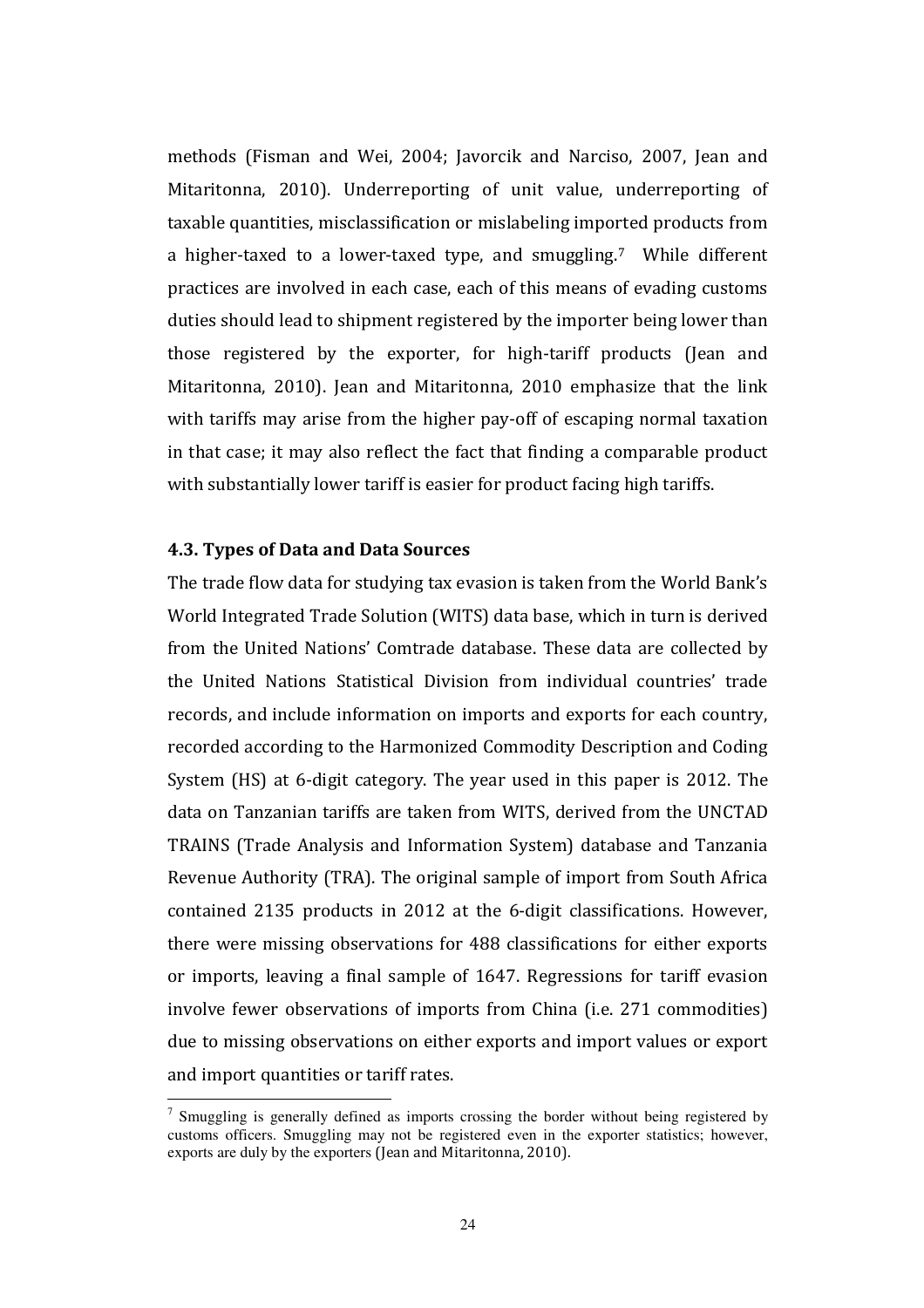#### **5. Empirical Results**

#### **5.1. Descriptive Analysis of Data**

Tables 5.1 and 5.2 summarize some characteristics of the variables used in the paper. One point to note is that the evasion gap has a positive mean when measured in values and it is more than the evasion gap measured in quantities of imports from China but it is less than the evasion gap measured in quantities from South Africa, generally, indicating that some evasion takes the form of underreporting of per unit values and quantities. An important difference between imports from the two major trading partners is the size of evasion gap. Trade gap is larger for imports from China than for imports from South Africa, when measured in both values and quantities. Table 5.1 reports that the mean trade gaps are 0.42 and 0.77 indices for imports from South Africa when measured in values and quantities respectively. These trade gaps are relatively less than 1.37 and 1.01 indices for imports from China, when measured in values and quantities respectively (Table 5.2).

| Variable                    | 0bs          | Mean           | Std. Dev.      | Min                    | Max            |
|-----------------------------|--------------|----------------|----------------|------------------------|----------------|
| Log(EV)                     | 1647         | 4.616          | 1.300          | $\theta$               | 8.923          |
| Log(IV)                     | 1647         | 4.189          | 1.300          | $\theta$               | 7.697          |
| GV                          | 1647         | 0.427<br>3.906 | 1.463<br>1.846 | $-4.60325$<br>$\theta$ | 6.129<br>7.004 |
| Log(EQ)<br>Log(IQ)          | 1455<br>1455 | 3.182          | 1.309          | 0                      | 7.783          |
| GQ                          | 1455         | 0.724          | 1.553          | $-5.24$                | 6.108          |
| Tax rate (Tariff plus VAT)  | 1647         | 28.857         | 9.925          | 10                     | 60             |
| $Avg(tax_0)$ (at HS4-digit) | 42           | 38.809         | 6.129          | 25                     | 55             |

**Table 5.1: Summary Statistics, Full Sample: Import from South Africa** 

**Note:** Summary statistics from balanced data, i.e. those observations containing data on both export and import values and quantities.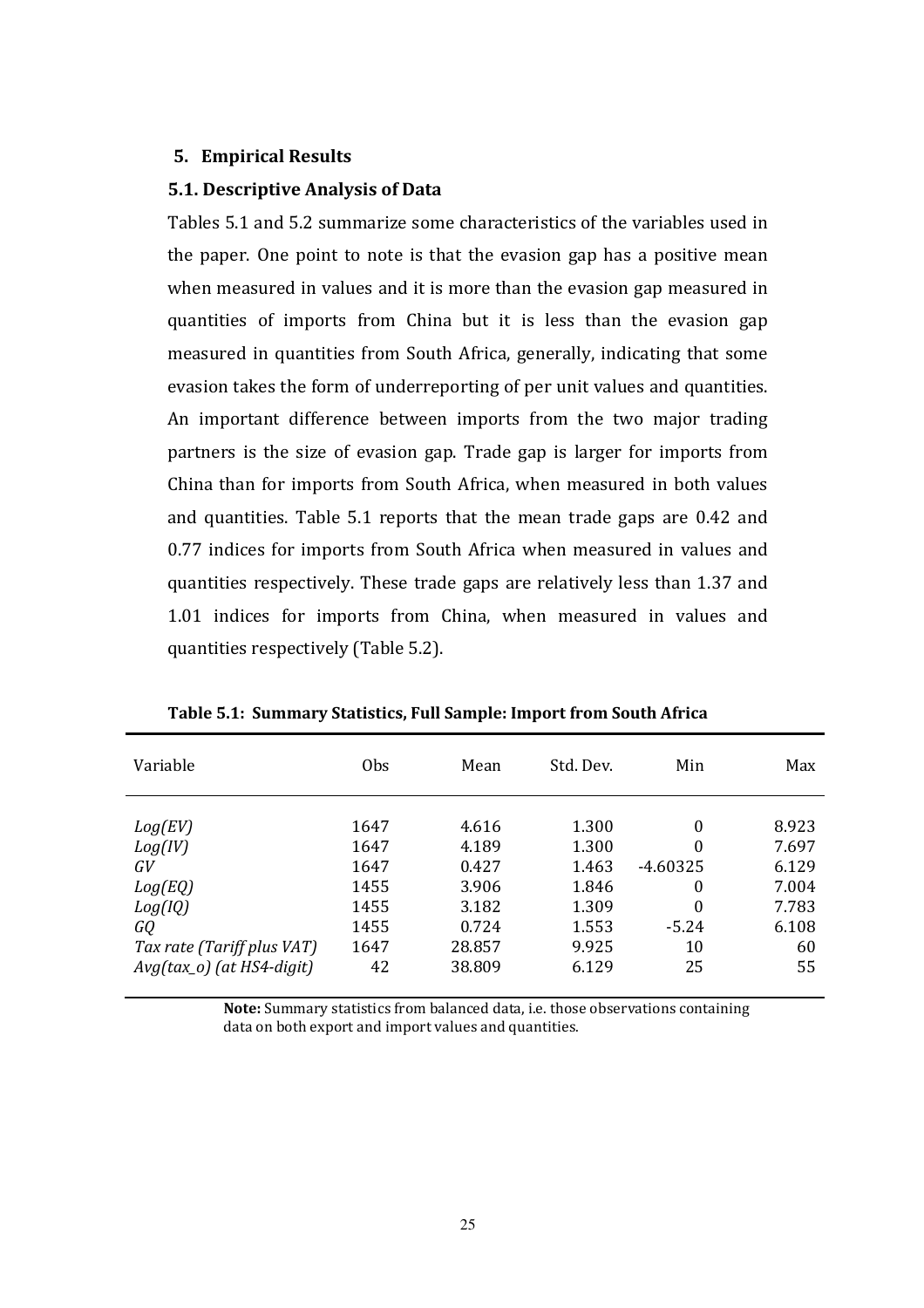| Variable                    | 0 <sub>bs</sub> | Mean   | Std. Dev. | Min              | Max    |
|-----------------------------|-----------------|--------|-----------|------------------|--------|
| Log(EV)                     | 271             | 5.882  | 2.448     | $\theta$         | 11.687 |
| Log(IV)                     | 271             | 4.498  | 1.497     | 0.602            | 8.648  |
| GV                          | 271             | 1.379  | 2.616     | $-5.528$         | 7.082  |
| Log(EQ)                     | 271             | 5.450  | 2.448     | $\theta$         | 12.766 |
| Log(IQ)                     | 271             | 4.438  | 1.248     | 1.812            | 8.102  |
| GQ                          | 271             | 1.011  | 2.515     | $-4.751$         | 6.247  |
| Tax rate (Tariff plus VAT)  | 271             | 38.892 | 21.854    | $\theta$         | 80     |
| $Avg(tax_0)$ (at HS4-digit) | 123             | 41.512 | 7.460     | $\boldsymbol{0}$ | 69     |

**Table 5.2: Summary Statistics, Full Sample: Import from China** 

**Note:** Summary statistics from balanced data, i.e. those observations containing data on both export and import values and quantities.

The mean tax rate of imports from China is 38.8 percent with maximum rate of 80 percent and a mean tax rate for imports from South Africa is 28.8 percent with the maximum rate of 60 percent. This shows that the average tax rate is higher for imports from China than for imports South Africa. This may suggest the reason for higher trade gap in trade data for imports from China than for imports from South Africa.

# **5.2. Regression Results**

In this section the empirical results are reported, based on the two regression equations discussed in the methodology section. The first issue to be analyzed is whether there is any correlation between trade gap (evasion gap), both in values and quantities, and tax rates in Tanzania, using imports from South Africa and China. The second issue is if the trade gaps are due to mislabeling of higher-taxed into lower-taxed products.

The results for the degree of tax evasion in Tanzania in year 2012 using imports from South Africa and China are reported in Tables 5.3 and 5.4 respectively. Both Tables report that the tax rate coefficients are significant. Table 5.3 indicates that a one-percentage point increase in the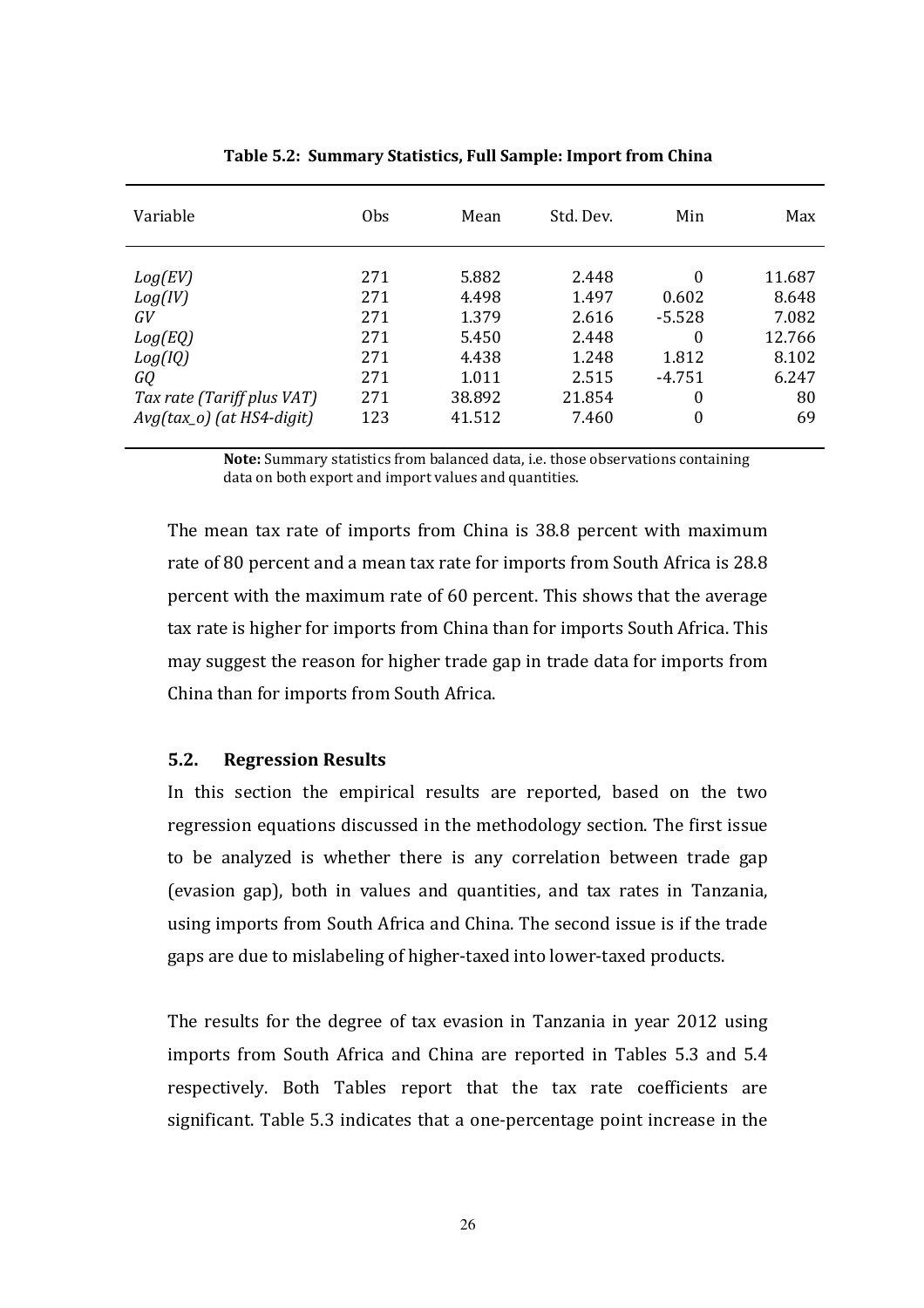tax rate leads to a 0.11 percent increase in tax evasion when measured in import values from South Africa. Likewise, Table 5.4 suggests that a onepercentage point increase in the tax rate leads to approximately 0.11 percent increase in tax evasion when measured in values of import from China.

| <b>Variable</b>      | Coef.              | Std. Err.              | t                         | p >  t                  | [95% Conf. Interval] |            |                   |
|----------------------|--------------------|------------------------|---------------------------|-------------------------|----------------------|------------|-------------------|
| Tax Rate<br>Constant | 0.115<br>$-2.878$  | 0.002<br>0.069         | $50.05***$<br>$-41.21***$ | 0.000<br>0.000          | 0.110<br>$-3.016$    |            | 0.119<br>$-2.741$ |
|                      | Obs.<br>F(1, 1645) | $= 1647$<br>$= 2504.7$ |                           | Prob>F<br>Adj R-squared |                      | $=$<br>$=$ | 0.000<br>0.603    |

**Table 5.3: Imports from South Africa The Effect of Tax Rate on Evasion (Measured in Value)** 

**Note:** (i) \*\*\*Indicates significance at 1% level, \*\* at 5% level, and \* at 10% level (ii) Dependent Variable: log (Value of Exports from Republic of South Africa to United Republic of Tanzania)-log (Value of Imports to Tanzania from South Africa).

#### **Table 5.4: Imports from China**

| <b>Variable</b>      | Coef.                   | Std. Err.             | t                       | p >  t                  | [95% Conf. Interval] |            |                   |
|----------------------|-------------------------|-----------------------|-------------------------|-------------------------|----------------------|------------|-------------------|
| Tax Rate<br>Constant | 0.109<br>$-2.874$       | 0.002<br>0.125        | 39.11***<br>$-22.99***$ | 0.000<br>0.000          | 0.104<br>$-3.120$    |            | 0.115<br>$-2.627$ |
|                      | <b>Obs</b><br>F(1, 269) | $= 271$<br>$=1529.66$ |                         | Prob>F<br>Adj R-squared |                      | $=$<br>$=$ | 0.000<br>0.849    |

**The Effect of Tax Rate on Evasion (Measured in Value)**

**Note:** (i) \*\*\*Indicates significance at 1% level, \*\* at 5% level, and \* at 10% level (ii) Dependent Variable: log (Value of Exports from China to United Republic of Tanzania)-log (Value of Imports to Tanzania from China).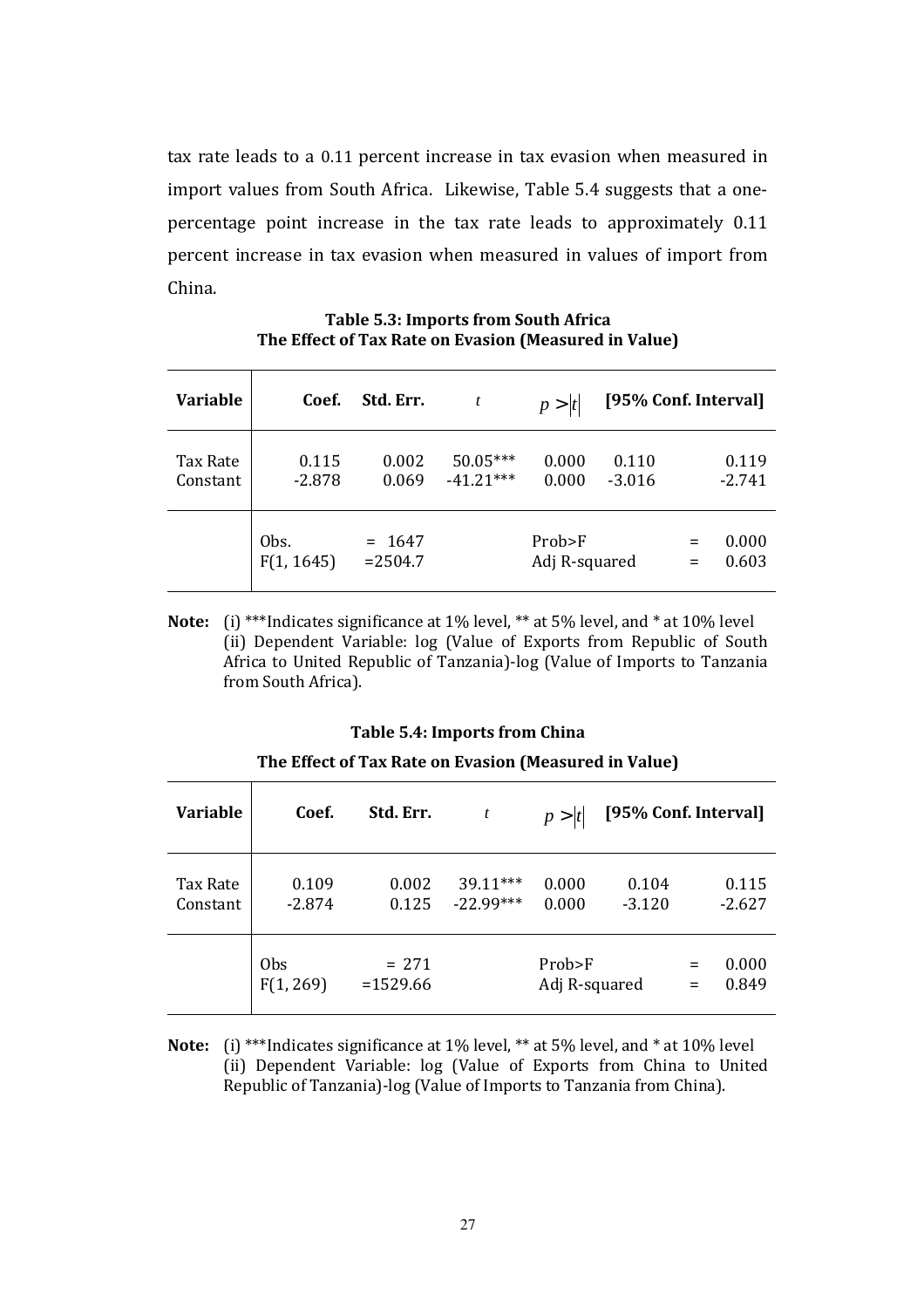The adjusted R-squared is larger in the tax evasion regression analysis using imports from China than South Africa indicating that variations in the trade gaps (measured in values) in Tanzania is more explained by import tax rate from China than South Africa.

In addition to underreporting of the value of imports, evasion can also take the form of mislabeling a higher taxed product as a lower taxed similar variety. If misclassification takes place one would expect the coefficient on tax on similar products to be negative, which would signify a lower tariff on similar products creates more opportunity for misreporting. Tables 5.5 and 5.6 report the results with average tax rate on similar products, *Avg(Tax\_o),*  included as a regressor. Table 5.5 shows that, consistent with the mislabeling interpretation, the coefficient on *Avg(Tax\_o)* is negative and significant at the 10 percent level, when using import values from South Africa. Furthermore, the inclusion of the average tax rate of similar goods as a regressor results in a substantial increase in the coefficient on *tax rate*, which takes on value of 0.75.

| Variable                             | Coef.                          | Std. Err                | t                                   | p >  t                  | [95% Conf. Interval]           |            |                             |
|--------------------------------------|--------------------------------|-------------------------|-------------------------------------|-------------------------|--------------------------------|------------|-----------------------------|
| Tax Rate<br>$Avg(tax_0)$<br>Constant | 0.750<br>$-0.102$<br>$-15.044$ | 0.093<br>0.055<br>2.445 | $8.00***$<br>$-1.84*$<br>$-6.12***$ | 0.000<br>0.073<br>0.000 | 0.560<br>$-0.215$<br>$-20.012$ |            | 0.939<br>0.009<br>$-10.074$ |
|                                      | Obs<br>F(2, 38)                | 42<br>35.49<br>$=$      |                                     | Prob>F<br>Adj R-squared |                                | $=$<br>$=$ | 0.0000<br>0.6272            |

**Table 5.5: Incorporating the Average Tax on Similar Products (Measured in Values): Import from Republic of South Africa** 

**Note:** (i) \*\*\*Indicates significance at 1% level, \*\* at 5% level, and \* at 10% level (ii) Dependent Variable: log (Value of Exports from Republic of South Africa to United Republic of Tanzania)-log (Value of Imports to Tanzania from Republic of South Africa).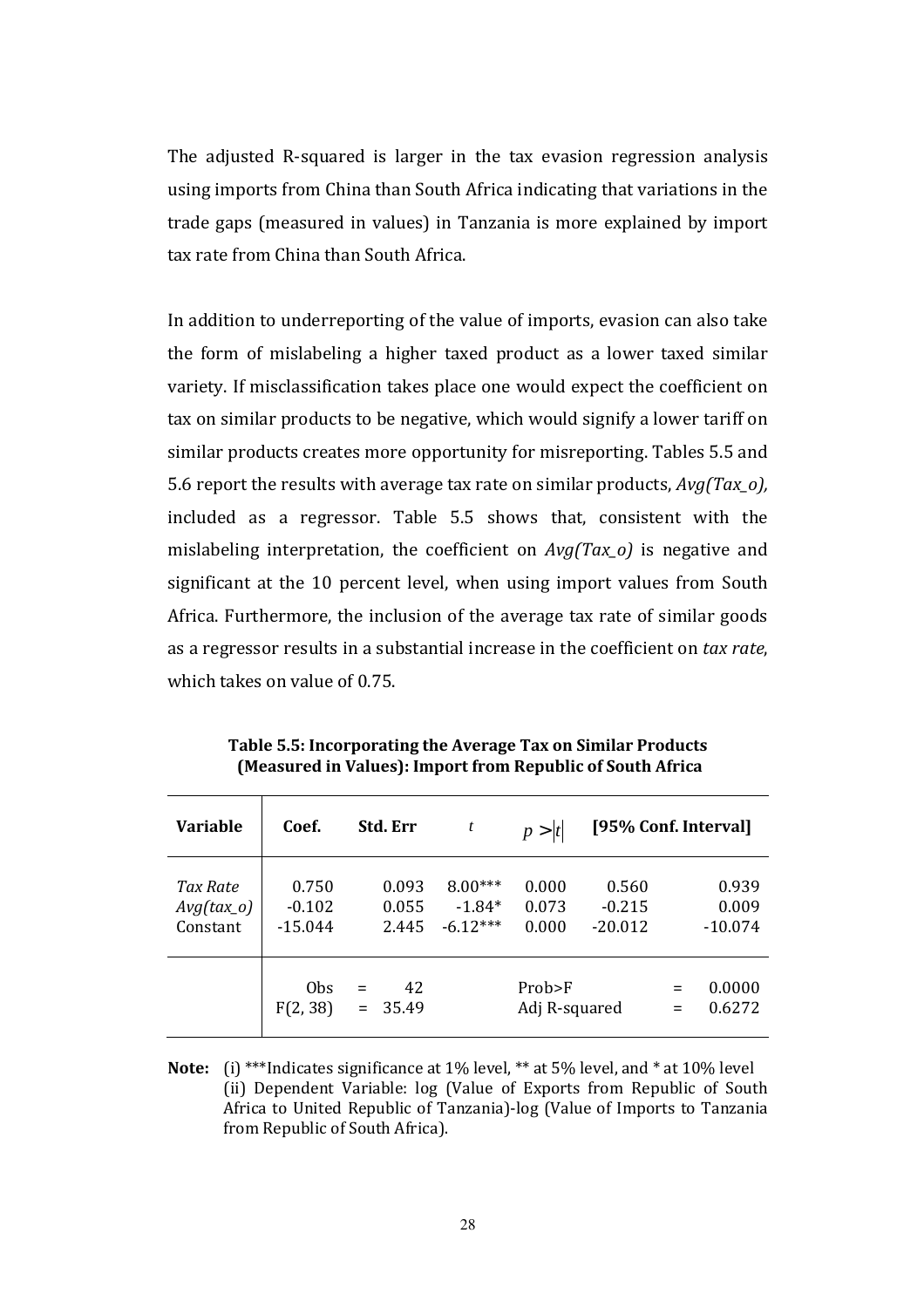| <b>Variable</b>                      | Coef.                        | <b>Std. Err</b>         | t                                | p >  t                  | [95% Conf. Interval]          |            |                            |
|--------------------------------------|------------------------------|-------------------------|----------------------------------|-------------------------|-------------------------------|------------|----------------------------|
| Tax Rate<br>$Avg(tax_0)$<br>Constant | 0.107<br>0.002<br>$-2.796$   | 0.003<br>0.012<br>0.553 | $30.22***$<br>0.23<br>$-5.05***$ | 0.000<br>0.817<br>0.000 | 0.100<br>$-0.021$<br>$-3.892$ |            | 0.114<br>0.027<br>$-1.699$ |
|                                      | 0 <sub>bs</sub><br>F(2, 120) | $= 123$<br>$= 466.4$    |                                  | Prob>F<br>Adj R-squared |                               | $=$<br>$=$ | 0.000<br>0.884             |

| Table 5.6: Incorporating the Average Tax on Similar Products |
|--------------------------------------------------------------|
| (Measured in Values): Imports from China                     |

**Note:** (i) \*\*\*Indicates significance at 1% level, \*\* at 5% level, and \* at 10% level (ii) Dependent Variable: log (Value of Exports from China to United Republic of Tanzania)-log (Value of Imports to Tanzania from China).

When tax on similar products is included as regressor into the tax evasion equation using imports from china, the results show that tariff on similar products does not appear to be statistically significant. These results indicate that mislabeling (at least within the same 4-digit HS category) is not widespread in the trade data between China and Tanzania. However, the overall responsiveness of trade gap to the tariff rate retains its significance.

When estimating evasion on imports using physical quantities, Tables 5.7 and 5.8 show that one-percentage point increase in the tax rate leads to a 0.11 percent and 0.10 percent increase in tax evasion when using physical quantities of imports from the Republic of South Africa and China respectively.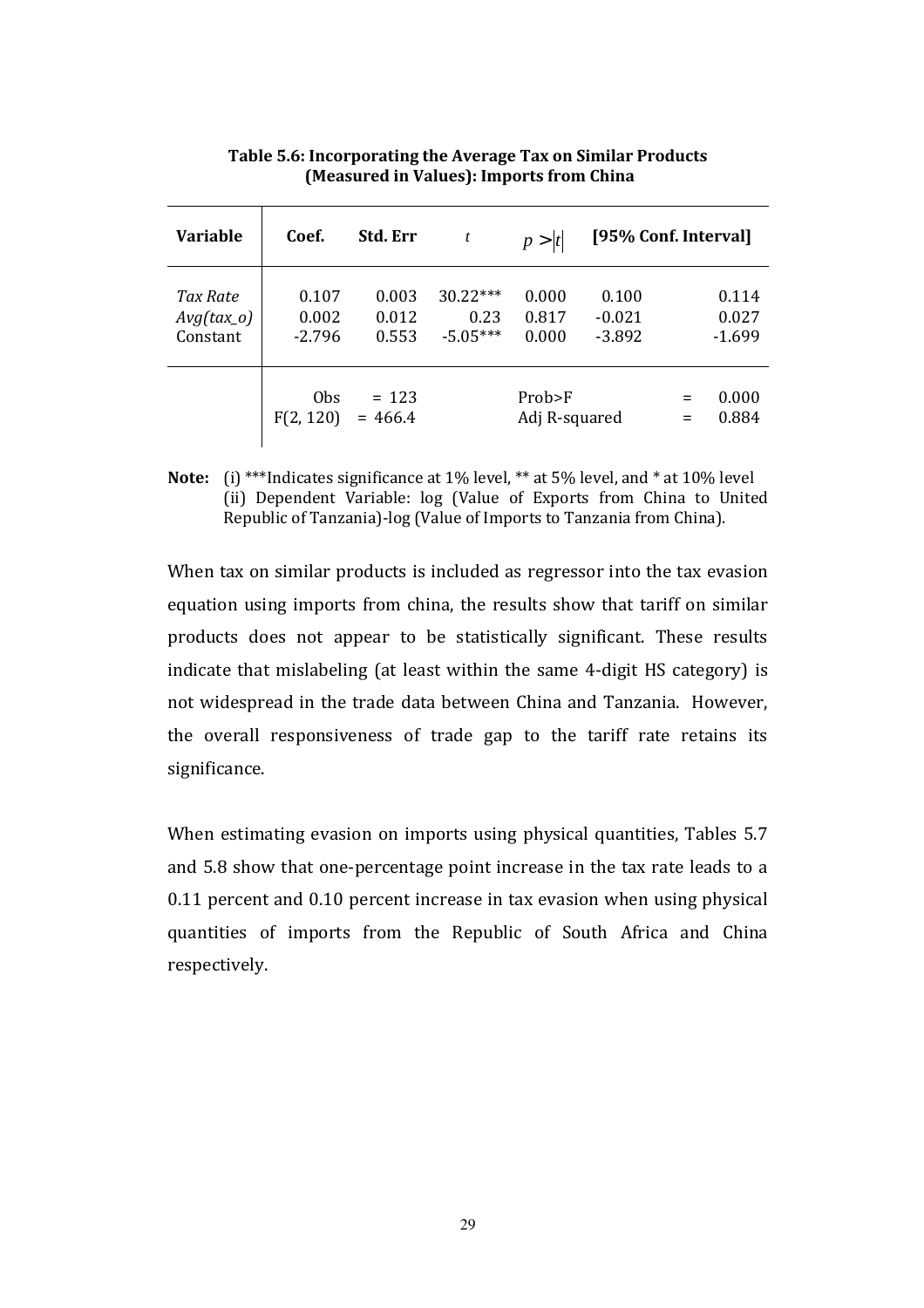| <b>Variable</b>      | Coef.                         | Std. Err              | t                       | p >  t                  | [95% Conf. Interval] |                    |
|----------------------|-------------------------------|-----------------------|-------------------------|-------------------------|----------------------|--------------------|
| Tax Rate<br>Constant | 0.112<br>$-2.606$             | 0.002<br>0.086        | 40.68***<br>$-30.14***$ | 0.000<br>0.000          | 0.107<br>$-2.776$    | 0.118<br>$-2.4372$ |
|                      | 0 <sub>bs</sub><br>F(1, 1645) | $= 1455$<br>$=1654.8$ |                         | Prob>F<br>Adj R-squared |                      | 0.000<br>0.532     |

**Table 5.7: Imports from Republic of South Africa The Effect of Tax Rate on Evasion (Measured in Physical Quantity)**

**Note:** (i) \*\*\*Indicates significance at 1% level, \*\* at 5% level, and \* at 10% level (ii) Dependent Variable: log (Quantity of Exports from Republic of South Africa to United Republic of Tanzania)-log (Quantity of Imports to Tanzania from Republic of South Africa).

#### **Table 5.8: Imports from China**

**The Effect of Tax Rate on Evasion (Measured in Physical Quantity)**

| <b>Variable</b>      | Coef.                    | <b>Std. Err</b>       | t                         | p >  t                  | [95% Conf. Interval] |  |                   |
|----------------------|--------------------------|-----------------------|---------------------------|-------------------------|----------------------|--|-------------------|
| Tax Rate<br>Constant | 0.104<br>$-3.042$        | 0.002<br>0.131        | $35.26***$<br>$-23.07***$ | 0.000<br>0.000          | 0.098<br>$-3.302$    |  | 0.110<br>$-2.782$ |
|                      | <b>Obs</b><br>F(1, 1645) | $= 271$<br>$= 1243.2$ |                           | Prob>F<br>Adj R-squared |                      |  | 0.000<br>0.821    |

**Note:** (i) \*\*\*Indicates significance at 1% level, \*\* at 5% level, and \* at 10% level (ii) Dependent Variable: log (Quantity of Exports from China to United Republic of Tanzania)-log (Quantity of Imports to Tanzania from China).

When using *GQ* as the dependent variable, interestingly, when Avg(Tax\_o) is included into the regression, the coefficient on tax rate is significantly different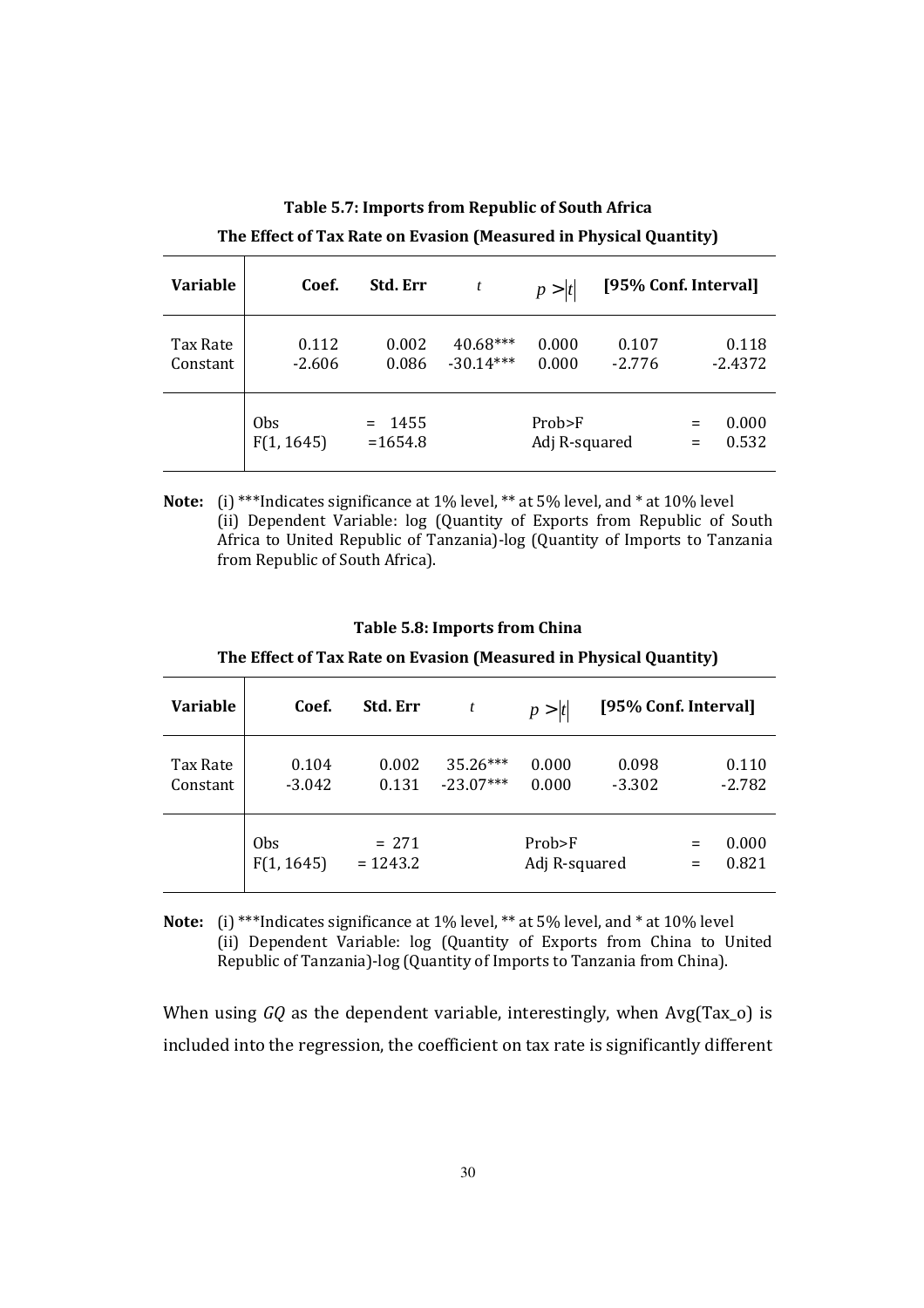from zero and the coefficient on Avg(Tax\_o) is negative and significant at 10 percent for imports from South Africa (Table 5.9).

| <b>Variable</b>                      | Coef.                          | <b>Std. Err</b>         | t                                   | p >  t                  | [95% Conf. Interval]           |            |                            |
|--------------------------------------|--------------------------------|-------------------------|-------------------------------------|-------------------------|--------------------------------|------------|----------------------------|
| Tax Rate<br>$Avg(tax_0)$<br>Constant | 0.536<br>$-0.752$<br>$-10.746$ | 0.054<br>0.039<br>1.823 | $9.92***$<br>$-1.90*$<br>$-1.89***$ | 0.000<br>0.066<br>0.000 | 0.426<br>$-0.155$<br>$-14.440$ |            | 0.645<br>0.005<br>$-7.051$ |
|                                      | 0 <sub>bs</sub><br>F(2, 37)    | $= 40$<br>$= 50.5$      |                                     | Prob>F<br>Adj R-squared |                                | $=$<br>$=$ | 0.000<br>0.717             |

**Table 5.9: Incorporating the Average Tax on Similar Products (Measured in Quantity): Import from Republic of South Africa** 

**Note:** (i) \*\*\*Indicates significance at 1% level, \*\* at 5% level, and \* at 10% level (ii) Dependent Variable: log (Quantity of Exports from Republic of South Africa to United Republic of Tanzania)-log (Quantity of Imports to Tanzania from Republic of South Africa).

**Table 5.10: Incorporating the Average Tax on Similar Products (Measured in Quantity): Import from China** 

| <b>Variable</b>                      | Coef.                      | <b>Std. Err</b>         | t<br>p >  t                      |                         | [95% Conf. Interval]          |            |                            |
|--------------------------------------|----------------------------|-------------------------|----------------------------------|-------------------------|-------------------------------|------------|----------------------------|
| Tax Rate<br>$Avg(tax_0)$<br>Constant | 0.111<br>0.012<br>$-4.062$ | 0.005<br>0.017<br>0.801 | $21.63***$<br>0.73<br>$-5.07***$ | 0.000<br>0.469<br>0.000 | 0.100<br>$-0.022$<br>$-5.650$ |            | 0.121<br>0.048<br>$-2.475$ |
|                                      | <b>Obs</b><br>F(2, 120)    | 123<br>$=$<br>$= 237.4$ |                                  | Prob>F<br>Adj R-squared |                               | $=$<br>$=$ | 0.000<br>0.794             |

**Note:** (i) \*\*\*Indicates significance at 1% level, \*\* at 5% level, and \* at 10% level (ii) Dependent Variable: log (Quantity of Exports from China to United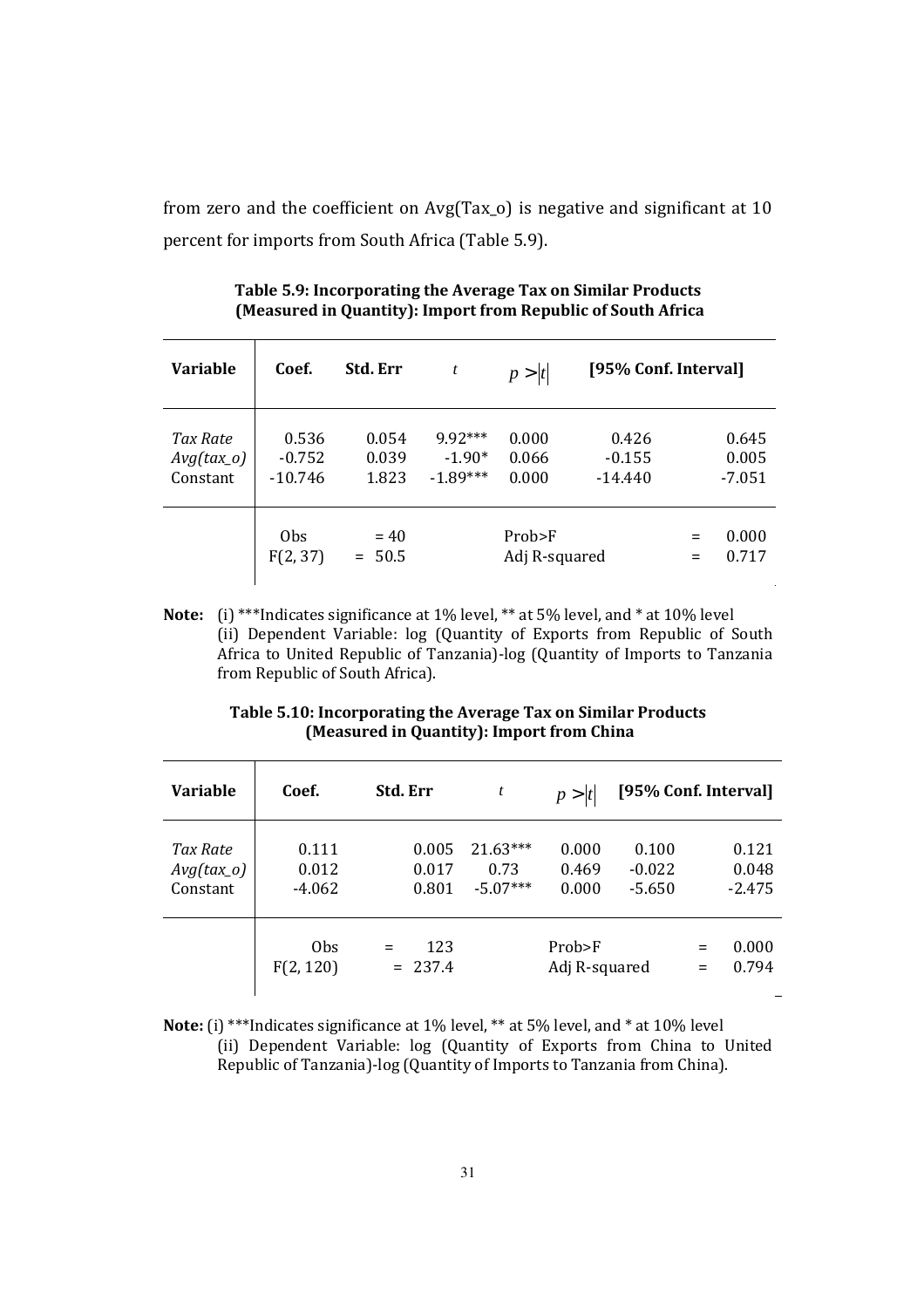When using physical quantities of import data from China, regression results reported in Table 5.10 suggest that mislabeling a higher-taxed product as a lower-taxed product is not present. Generally, empirical results on tax rate and tax evasion show that first; there is evidence of underreporting in values and in quantities in the trade flow between Republic of South Africa and United Republic of Tanzania, on one hand and China and United Republic of Tanzania on the other. The evasion gap is positively correlated with tax rate, implying that any increase in tax rate is likely to produce a reduction rather than an increase in tax revenue. This result confirms the study by Osoro (1993) who reveals that, the major causes of tax evasion in Tanzania have been high tax rates that led to high tax bills or tax burdens. Second, tax evasion takes a form of misclassification in imports from Republic of South Africa but it does not take the form of mislabeling from a higher taxed product to a lower taxed variety in imports from China.

# **6. Conclusions**

This paper empirically examined tax rates as the determinants of tariff revenue evasion across products, based on a systematic analysis of discrepancies in trade declarations for trading partners. The paper adopted an approach by Fisman and Wei (2004) in measuring the effect of tax rates on tax evasion by looking at the reporting gap in Tanzania's imports from South Africa and China as a function of Tanzanian tax rates (tariff plus VAT rates). The paper focused on two issues. The first is whether there is any correlation between tax evasion, as reported by the trade gap and the tax rate in Tanzania. This was done in two ways, whereas in the first, the study utilized data on exports and imports reported in values and in the second, the study utilized data on imports and exports reported quantities. The second issue is that whether the trade gap is due to mislabeling a higher-taxed products as a lower-taxed product, utilizing both value and quantity data.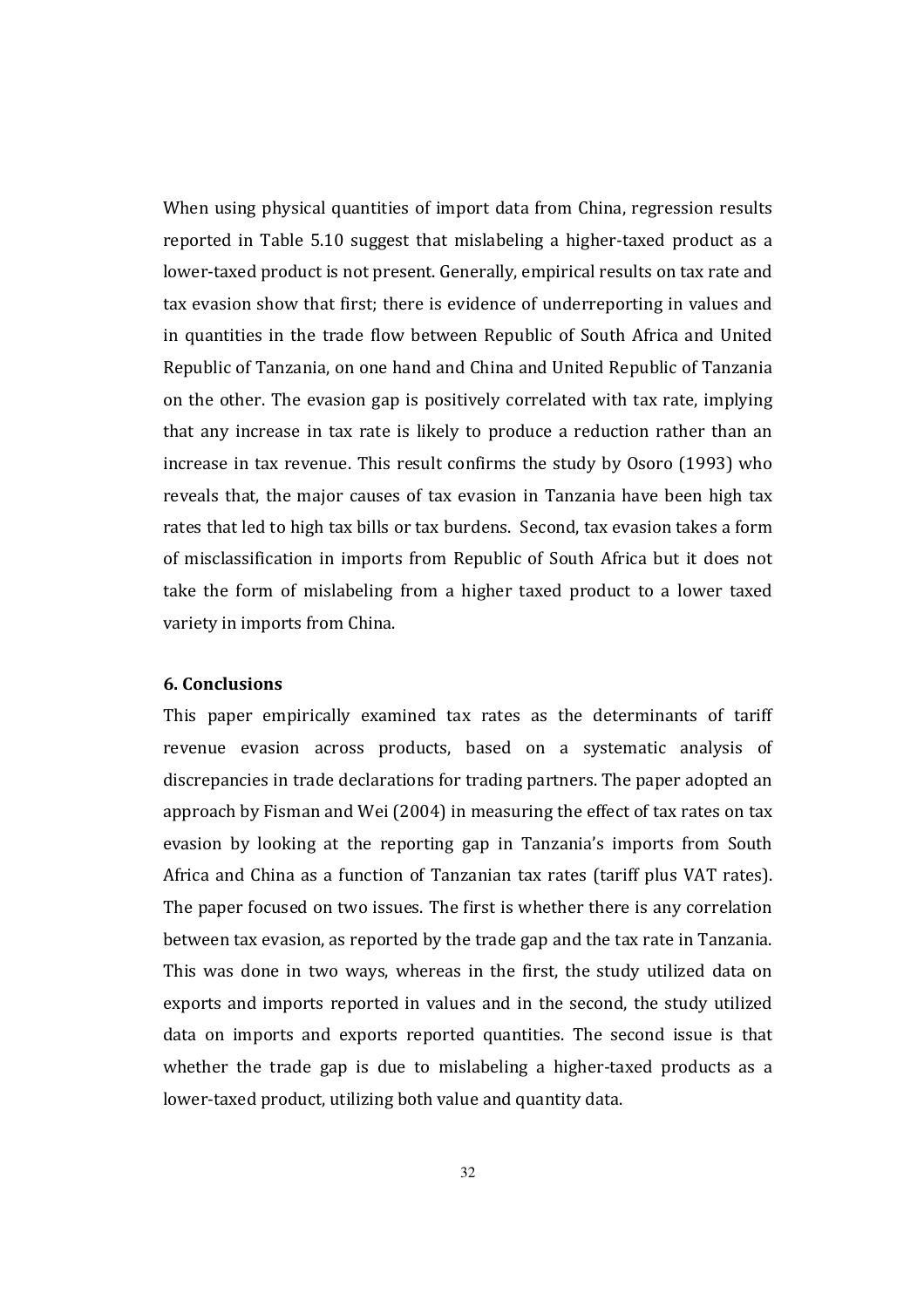The results indicated that evasion "gap" is highly correlated with tax rates, i.e. much more value is lost for products with higher tax rates. To avoid the heavy tax burden some potential and actual taxpayers have decided to go underground. The results also showed that the evasion gap is correlated with tax rates on closely rated products from Republic of South Africa, implying that evasion takes place through misclassification of imports from highertaxed categories to lower-taxed ones. However, there was no evidence of misclassification of imports from China.

Tax evasion is the basic characteristic of many developing countries. *De facto* tax collections are consequently far below revenue implied by published or *de jure* tax rates. Efforts to address this problem have therefore been a key component of economic reform programmes geared at macroeconomic stabilization and promoting a better balance in public finances. The wide divergences between the effective and statutory tax rates in Tanzanian tax system indicate that there is a scope for raising tax revenue without increasing tax rates by reinforcing tax and customs administrations and reducing tax evasion. Since high tariff rates make import under-valuation more lucrative, reduction in duty rates is a possible solution. However, Tanzania, which depends greatly on import taxes, may find it difficult to reduce duties beyond a point in the short-run, though reduction in duty can be partly compensated by way of greater yield from the resultant larger volume of imports at lower rates.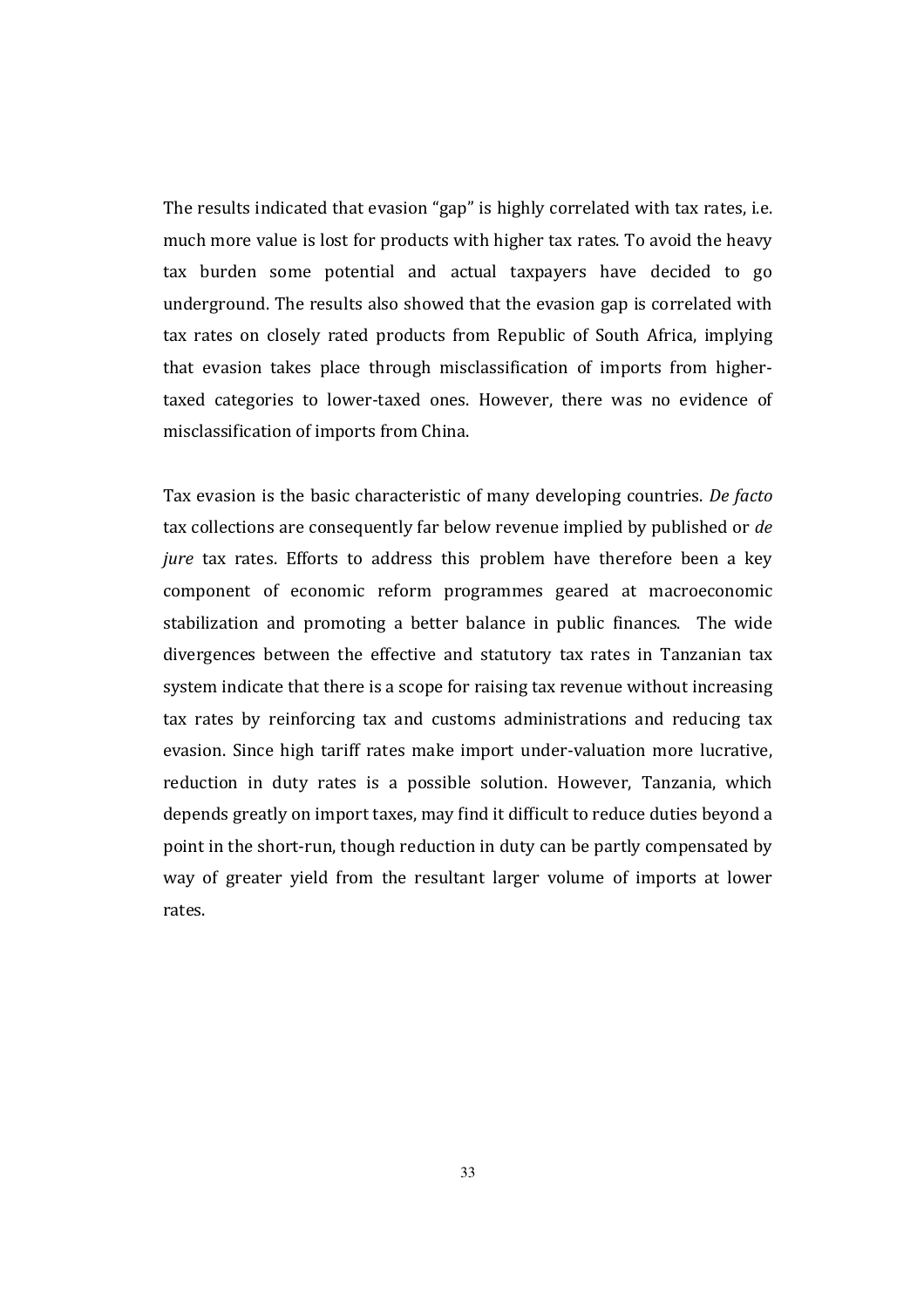#### **References**

- Acharya, S. (1985). *Aspects of the Black Economy in India*. Government of India, New Delhi.
- Allingham, M. G., & Sandmo, A. (1972). Income Tax Evasion: A Theoretical Analysis.*Journal of Public Economics*,(1),323– 338.http://dx.doi.org/10.1016/0047-2727(72)90010-2
- Anson, J., Olivier, C., &Marcelo, O. (2003). *Tariff Evasion: Does PSI Help?* World Bank Research Programme on customs Corruption and Pre-Shipment Inspection Service.
- Basu, P.,& Oliver, M. (1993). *The Fiscal Impact of Adjustment in Tanzania in the 1980s*. Nottingham: CREDIT/University of Nottingham.
- Bhagwati, J. N. (1967). The Tying of Aid. UNACTAD Secretariat, TD/7/8 Supp. 4, United Nations, 1–57.
- Bhagwati, J. N. (1994). *Threats to the World Trading System: Income Distribution and the Selfish Hegemon*. Columbia University, Department of Economics Working Paper No. 696.
- Di, J.J. (2010). *The Political Economy of Taxation and State Resilience of Zambia since 1990*. Crisis Study Working Paper (Series 2) 75, London; London School of Economics.
- Ebrill, L., Janet, S., & Reint, G. (1999). Revenue Implications of Trade Liberalization. *International Monetary Fund Occasional Paper, 180*.http://dx.doi.org/10.5089/9781557758026.084
- Economic and Social Research Foundation. (1996). *Aid Effectiveness in Tanzania: The Case of Danish Aid*. Policy Dialogue Series No. 007.
- Fisman, R.,& W, S. J. (2004). Tax Rates and Tax Evasion: Evidence from Missing Imports in China. *Journal of Political Economy, 112*(2),471– 496.http://dx.doi.org/10.1086/381476
- Fjeldstad, O. H. (2002). *Fighting Fiscal Corruption: The Case of the Tanzania Revenue Authority*. Chr. Michelsen Institute Development Studies and Human Rights.
- Fjeldstad, O. H.,&Lise, R. (2003). *Taxation and Tax Reforms in Developind Countries: Illustration from sub-Saharan Africa*. Chr. Michelsen Institute Development Studies and Human Rights.
- Gutmann, P. M. (1977). The Subterranean Economy*. Financial Analyst Journal, 33*(6),26–34. http://dx.doi.org/10.2469/faj.v33.n6.26
- Harberger, A.C. (1964). Principles of Efficiency: The Measurement of Waste.*American Economic Review, 54*,58–76.
- International Monetary Fund.(2005). *Dealing with the Revenue Consequences of Trade Reform*. Fiscal Affairs Department, IMF.
- Javorcik, B.,& Gaia, N. (2008). Differentiated Products and Evasion of Import<br>Tariffs. *Journal of International Economics.* 76(2). 208– of International Economics, 76(2), 208– 222.http://dx.doi.org/10.1016/j.jinteco.2008.07.002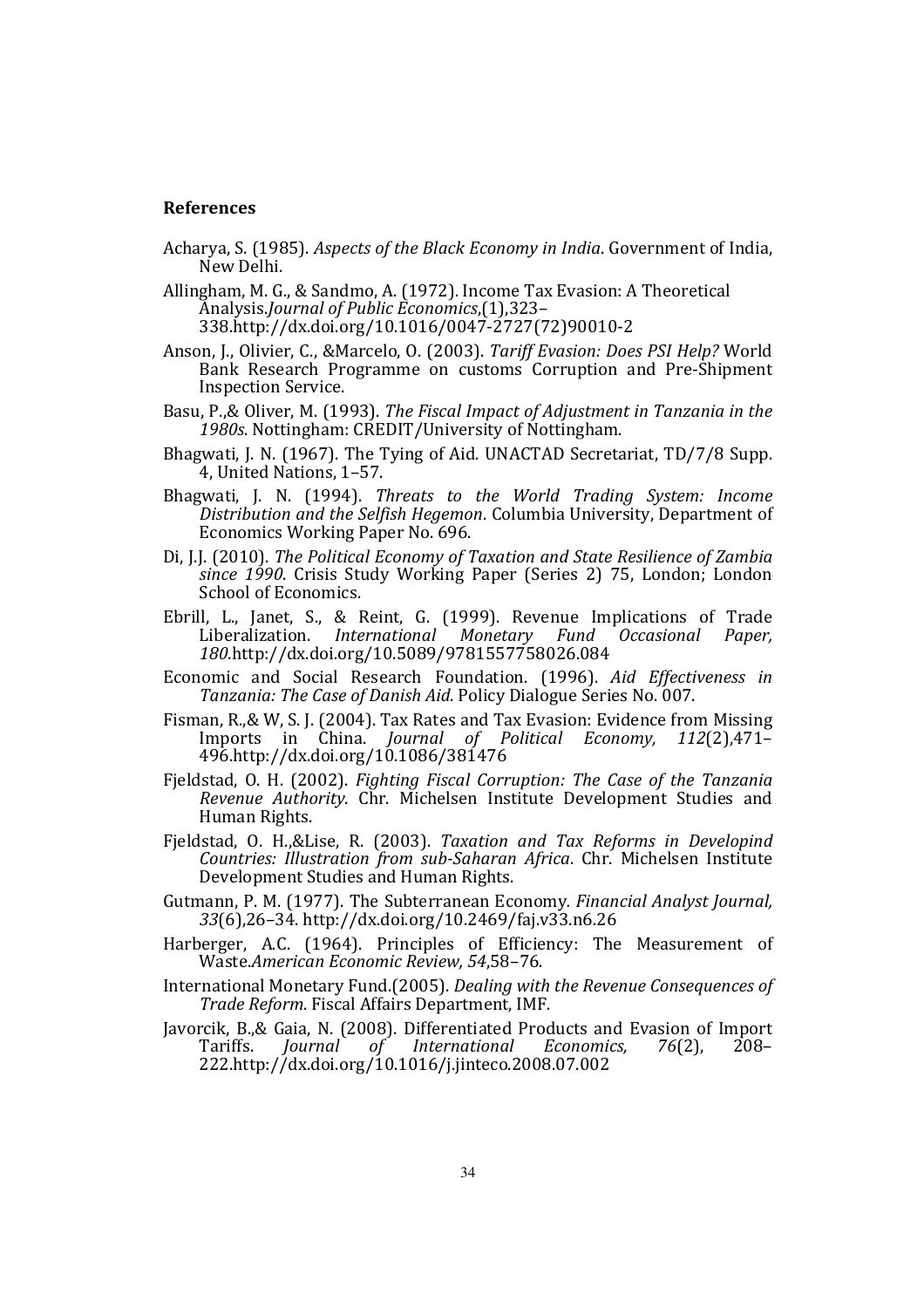- Jean, S.,& Christina, M. (2010). *Determinants and Pervasiveness of the Evasion of Customs Duties*.CEPII, WP No. 2010–20.
- Johnson, S., Daniel, K., & Andrei, S. (1997). *The Unofficial Economy in Transition*. Brookings Papers on Economic Activity, Fall, Washington D.C.http://dx.doi.org/10.2307/2534688
- Johnson, S., Daniel, K., & Pablo, Z. L. (1998a). Regulatory Discretion and the Unofficial Economy. *The American Economic Review, 88*(2),387–392.
- Johnson, S., Daniel, K., & Pablo, Z. L. (1999). *Corruption, Public Finances, and the Unofficial Economy.* The World Bank Policy Working Paper, Series 2169, Washington D.C.
- Levin, J.,& Lars, M. W. (2007). *Tax Evasion in Kenya and Tanzania: Evidence from Missing Imports.* Department of Business, Economics, Statistics, and Informatics, University of Örebro.
- Luoga, F. (2002). Taxpayers' Rights in the Context of Governance: Tanzania.*IDS Bulletin, 33*(3),50–57.http://dx.doi.org/10.1111/j.1759- 5436.2002.tb00031.x
- Maliyamkono, T.L., & Bagachwa, M.S.D. (1990). *TheSecond Economy in Tanzania*. USA: Ohio University Press.
- Mpango, P.I. (1996). *Evasion of Import Duties: An Economic Analysis of the Case of Tanzania*. Ph.D. Thesis, University of Dar es Salaam.
- Osoro, E. N. (1990). The Revenue Generating Potential of the Tanzanian Tax System. *Tanzania Journal of Economics, 1*, 53–62.
- Osoro, E. N. (1993). *Revenue Productivity Implication of Tax Reform in Tanzania.*African Economic Research Consortium (AERC), Research Paper No. 20.
- Osoro, E. N. (1995). *Tax Reforms in Tanzania: Motivations, Directions and Implications*. African Economic Research Consortium (AERC), Research Paper No. 38.
- Osoro, E. N., Philip, I., Mpango,N.,& Hamis, H. M. (1999). *Enahancing Transparency in Tax Administration in Tanzania*. EAGER/PSGE Research Report 10719, Department of Economics, University of Dar es Salaam, Dar es Salaam.
- Pritchett, L., & Geeta, S. (1994). Tariff Rates, Tariff Revenues, and Tariff Reform: Some New Facts. *World Bank Economic Review, 8*(1), 1– 16.http://dx.doi.org/10.1093/wber/8.1.1
- Schneider, F.,& Christopher, B. (2003). *The Size and the Development of Shadow Economies in the Asia-Pacific.*Department of Economics, Johannes Kepler University Linz, Working Paper No. 0301.
- Schneider, F.,& Dominik, E. (2000). Shadow Economies: Size, Causes, and Consequences. *The Journal of Economic Literature, 38*(1),77– 114.http://dx.doi.org/10.1257/jel.38.1.77
- Sébastien, J.,& Cristina, M.(2009). Determinants and Pervasiveness of the Evasion of Custom Duties.(UMR ECONOMIE PUBLIQUE INRA-AGROPARISTECH AND CEPII).